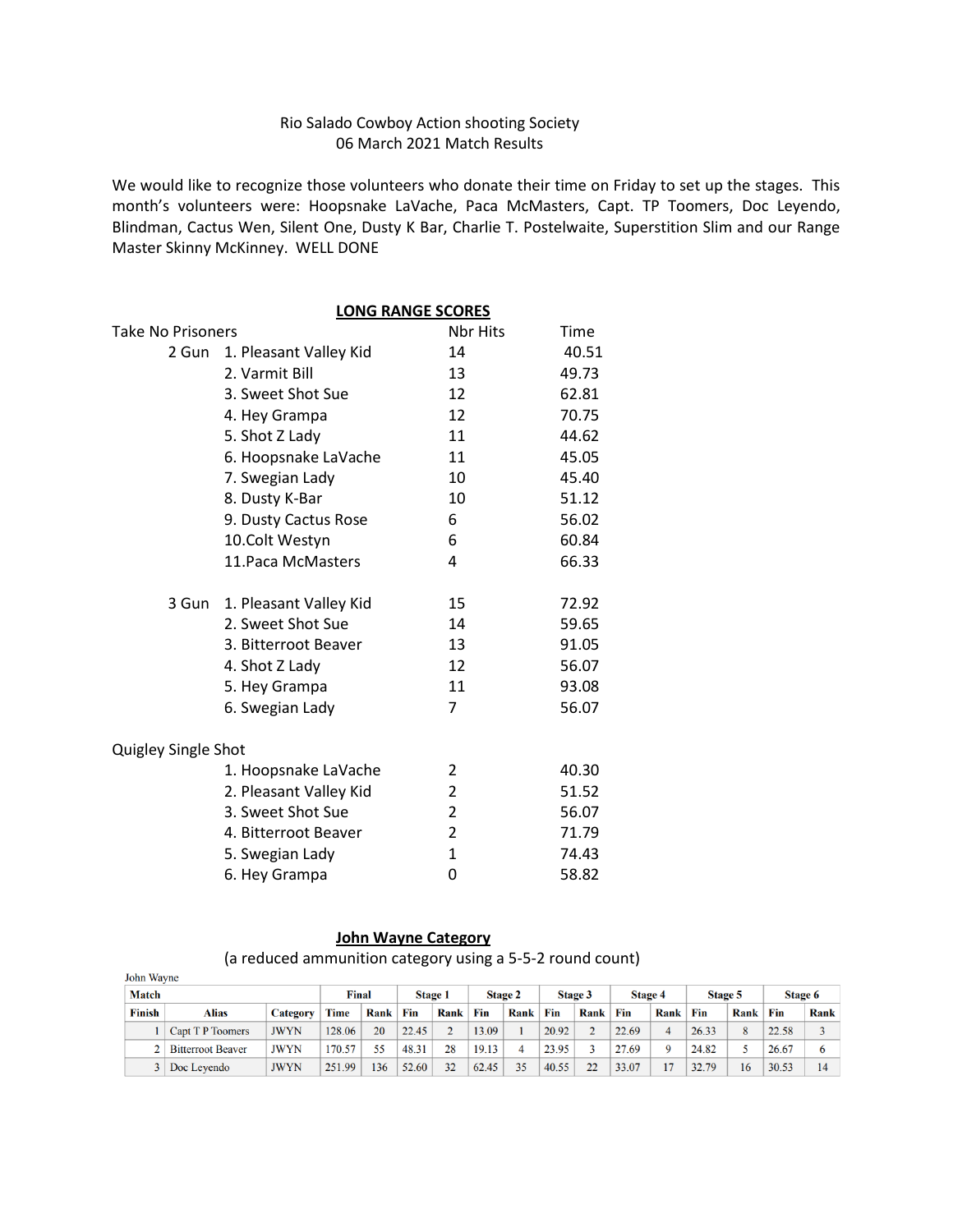# Rio Cowboy March 2021 final - Main Match 3/6/2021

Clean Shooters (no misses / no procedurals)

| <b>SASS Num Alias</b> |                         | <b>Final Time</b> |
|-----------------------|-------------------------|-------------------|
| 27659                 | <b>Black Jack Flagg</b> | 149.84            |
| 57913                 | Blindman                | 291.94            |
| 2816                  | Claudia Feather         | 182.48            |
| 14226                 | <b>Sagebrush Burns</b>  | 400.97            |
| 60903                 | Shot Z Lady             | 175.79            |
| 78871                 | <b>Varmint Bill</b>     | 155.09            |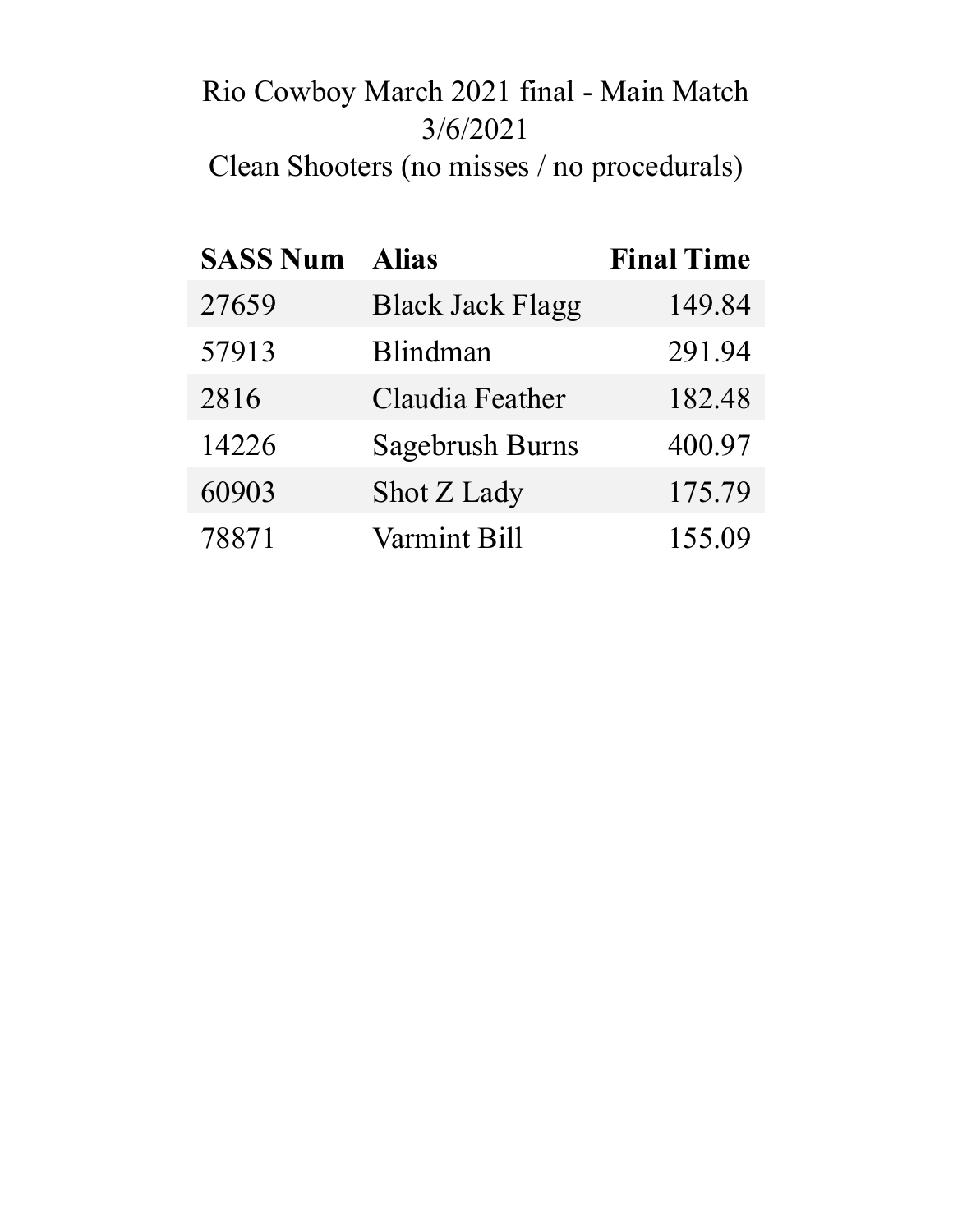#### Rio Cowboy March 2021 final - Main Match 3/6/2021 Detailed Match Results (by time)

| <b>Alias</b><br>M   P   B   Fin<br>Rank<br>M   P   B   Fin<br>M <sub>1</sub><br>Rank<br>M   P   B   Fin<br>M   P   B   Fin<br>M<br>Rank<br>Category<br>Time<br>Raw<br>Raw<br>Rank<br>Raw<br>$P \mid B \mid Fin$<br>Raw<br>Rank<br>Raw<br>Rank<br>Raw<br>$P \mid B \mid Fin$<br>Finish<br>Rank<br>1 Reverend Ledslinga<br>13<br>24.51<br>$\mathbf{0}$<br>$\mathbf{0}$<br>24.51<br>$\vert 0 \vert$<br>$\mathbf{0}$<br>13.71<br>2<br>$\mathbf{0}$<br>19.15<br>18.76<br>18.76<br>21.24<br>26.24<br>21.87<br>SH<br>124.24<br>$\overline{0}$<br>2<br>18.71<br>19.15<br>$\overline{0}$<br>$\overline{0}$<br>$\overline{0}$<br>$\vert$ 1<br>$\Omega$<br>6<br>21.87<br>$\overline{0}$<br>0 <sup>0</sup><br>$\overline{1}$<br>$\Omega$<br>$\mathbf{1}$<br>-1<br>$\vert 0 \vert$<br>$\Omega$<br>126.57<br>25.33<br>19.55<br>22.09<br>22.09<br>$\overline{2}$<br>2   Arizona Redneck<br>M9<br>15<br>20.43<br>20.43<br>18.53<br>13.53<br>20.64<br>25.64<br>20.33<br>19.55<br>$\Omega$<br>$\Omega$<br>$\Omega$<br>$\mathbf{0}$<br>$\Omega$<br>-1<br>$\mathbf{0}$<br>$\overline{4}$<br>$\mathbf{0}$<br>6<br>$\mathbf{0}$<br>$\Omega$<br>$\Omega$<br>$\theta$<br>$\mathbf{0}$<br>$\mathbf{0}$<br>-1<br>CAB<br>149.84<br>23<br>28.20<br>$\mathbf{0}$<br>$\overline{0}$<br>28.20<br>25.08<br>$\overline{0}$<br>20.08<br>$\overline{3}$<br>28.09<br>$\overline{0}$<br>$\vert 0 \vert$<br>28.09<br>22.58<br>22.58<br>24.81<br>24.81<br>26.08<br>26.08<br>3   Black Jack Flagg<br>$\mathbf{0}$<br>5<br>$\overline{0}$<br>$\mathbf{0}$<br>$\mathbf{0}$<br>$0 \mid 0$<br>$\overline{4}$<br>$\Omega$<br>$\Omega$<br>3<br>$\Omega$<br>$\overline{0}$<br>$\Omega$<br>$\Omega$<br>$\overline{4}$<br>$\overline{0}$<br>$\overline{0}$<br>23.69<br>24.51<br>23.78<br>23.78<br>$\overline{\mathbf{3}}$<br>4   Pleasant Valley Kid<br><b>SH</b><br>152.11<br>31<br>24.79<br>$\overline{0}$<br>29.79<br>30.68<br>$\mathbf{0}$<br>$\Omega$<br>25.68<br>10<br>24.66<br>$\overline{0}$<br>$\theta$<br>24.66<br>$\overline{2}$<br>23.69<br>5<br>24.51<br>$\overline{0}$<br>$\vert$ 0 $\vert$<br>$\overline{\mathbf{3}}$<br>$\mathbf{0}$<br>$\Omega$<br>-8<br>$\Omega$<br>$\Omega$<br>$\Omega$<br>  0<br>0<br>FC<br>29<br>27.15<br>27.03<br>5<br>5 Varmint Bill<br>155.09<br>27.35<br>$\overline{0}$<br>$\vert 0 \vert$<br>27.35<br>$\overline{\mathbf{3}}$<br>26.31<br>$\Omega$<br>21.31<br>$\overline{4}$<br>28.58<br>$\overline{0}$<br>$\overline{0}$<br>28.58<br>6<br>23.67<br>$\vert 0 \vert$<br>23.67<br>$27.15 \mid 0$<br>7<br>27.03<br>$\mathbf{0}$<br>0 <sup>10</sup><br>$\Omega$<br>$\overline{0}$<br>$\overline{0}$<br>$\overline{0}$<br>$\overline{4}$<br>0 <sup>0</sup><br>$\overline{0}$<br>6 Silver Spurs Charlie<br>159.69<br>39<br>32.98<br>37.98<br>24.04<br>24.04<br>$7\phantom{.0}$<br>24.82<br>20.09<br>23.89<br>2<br>28.87<br>9<br>ES<br>0 <sup>1</sup><br>16<br>$\overline{0}$<br>24.82<br>$\overline{0}$<br>$\vert 0 \vert$<br>3<br>20.09<br>$\Omega$<br>$\vert 0 \vert$<br>2<br>23.89<br>$\overline{0}$<br>23.87<br>$0 \mid 0$<br>$\Omega$<br>0 <sup>10</sup><br>$\bf{0}$<br>$\overline{2}$<br>7 Etta Mae<br>LH<br>174.42<br>51<br>28.82<br>$\overline{0}$<br>$\overline{0}$<br>28.82<br>28.71<br>$\overline{0}$<br>23.71<br>6<br>26.34<br>31.34<br>26.07<br>36.07<br>25.90<br>25.90<br>28.58<br>28.58<br>6<br>$\Omega$<br>$\mathbf{0}$<br>$\overline{0}$<br>11<br>$\overline{0}$<br>16<br>$\mathbf{0}$<br>-5<br>$\mathbf{0}$<br>0 <sup>0</sup><br>$\Omega$<br>$\mathbf{0}$<br>$\overline{0}$<br>0<br>8   Shot Z Lady<br>175.79<br>$\mathbf{0}$<br>$\mathbf{0}$<br>30.24<br>$\Omega$<br>25.39<br>30.52<br>$\overline{0}$<br>30.52<br>28.14<br>30.57<br>30.57<br>30.93<br>$\overline{0}$<br>30.93<br>12<br><b>LCAB</b><br>58<br>30.24<br>$\Omega$<br>30.39<br>$\theta$<br>9<br>$\Omega$<br>10<br>28.14<br>$\mathbf{0}$<br>$\overline{0}$<br>10<br>$\Omega$<br>$\Omega$<br>- 9<br>$\bf{0}$<br>8<br>$\Omega$<br>$\Omega$<br>$\Omega$<br>$\overline{0}$<br>$\theta$<br>9 Claudia Feather<br>LH<br>182.48<br>65<br>28.78<br>$\Omega$<br>$\overline{0}$<br>28.78<br>34.90<br>$\overline{0}$<br>29.90<br>15<br>29.38<br>$\mathbf{0}$<br>$\overline{0}$<br>29.38<br>8<br>36.08<br>$\mathbf{0}$<br>36.08<br>17<br>29.42<br>$\mathbf{0}$<br>$\Omega$<br>29.42<br>28.92<br>$\mathbf{0}$<br>$\overline{0}$<br>$\vert 0$<br>28.92<br>10<br>6<br>$\Omega$<br>$\Omega$<br>$\Omega$<br>$\Omega$<br>184.76<br>75<br>$\mathbf{0}$<br>$\overline{0}$<br>$\overline{0}$<br>$\Omega$<br>11<br>12<br>24.52<br>$\overline{0}$<br>35.21<br>$\mathbf{0}$<br>13<br>10   Skinney McKinney<br>MW<br>30.84<br>$\Omega$<br>30.84<br>11<br>31.34<br>26.34<br>26.45<br>$\theta$<br>31.45<br>29.52<br>11<br>30.21<br>17<br>31.40<br>0 <sup>0</sup><br>31.40<br>$\Omega$<br>$\overline{1}$<br>0 <sup>1</sup><br>$\overline{0}$<br>$\sqrt{2}$<br>$11$ SGO Pops<br>SV<br>188.16<br>68<br>28.53<br>$\mathbf{0}$<br>$\vert 0 \vert$<br>28.53<br>35.44<br>$\vert 0 \vert$<br>30.44<br>16<br>28.94<br>$\vert 0 \vert$<br>38.94<br>17<br>24.50<br>$\vert 0 \vert$<br>29.50<br>32.08<br>32.08<br>28.67<br>$\mathbf{0}$<br>0 <sup>1</sup><br>28.67<br>$7\phantom{.0}$<br>$\overline{0}$<br>5<br>$\overline{0}$<br>10<br>$\overline{0}$<br>0 <sup>0</sup><br>13<br>$\overline{0}$<br>$\mathbf{1}$<br>$\Omega$<br>34.18<br>20<br>12   Splitthumb<br><b>MW</b><br>197.84<br>80<br>30.50<br>$\overline{0}$<br>$\mathbf{0}$<br>30.50<br>26.50<br>$\overline{0}$<br>21.50<br>5<br>25.34<br>$\overline{0}$<br>30.34<br>24.71<br>39.71<br>29.18<br>26.61<br>3<br>41.61<br>$\Omega$<br>10<br>$\overline{0}$<br>9<br>-1<br>21<br>0 <sup>1</sup><br>$\Omega$<br>15<br>0 <sup>1</sup><br>$\Omega$<br>-1<br>-1<br>$^{(1)}$<br>27.18<br>28.83<br>$\,$ 8 $\,$<br>GP<br>205.08<br>94<br>31.76<br>$\mathbf{0}$<br>31.76<br>28.74<br>$\overline{1}$<br>38.74<br>25<br>29.51<br>$\vert 0 \vert$<br>34.51<br>15<br>44.06<br>27.18<br>28.83<br>13   Hey Granpa<br>$\overline{0}$<br>12<br>$\mathbf{0}$<br>$\vert 0 \vert$<br>29.06<br>$\mathbf{1}$<br>26<br>$\overline{0}$<br>$\mathbf{0}$<br>$\overline{0}$<br>$\vert 0$<br>$\Omega$<br>$\mathbf{0}$<br>$\overline{0}$<br>8<br>$\Omega$<br>94<br>$\mathbf{0}$<br>33.55<br>$\Omega$<br>31.33<br>27.03<br>32.03<br>13<br>$\mathbf{0}$<br>29.04<br>34.70<br>25<br>14   Frank Stilwell<br><b>SD</b><br>206.65<br>33.55<br>$\overline{0}$<br>31.33<br>18<br>$\Omega$<br>29.04<br>29.70<br>31.00<br>$\overline{\mathbf{3}}$<br>46.00<br>$\theta$<br>13<br>$\Omega$<br>9<br>$\Omega$<br>16<br>$\Omega$<br>$\Omega$<br>$\Omega$<br>$\left($<br>23<br>$\vert 2 \vert$<br>19<br>GD<br>207.20<br>91<br>36.92<br>$\overline{0}$<br>$\vert 0 \vert$<br>36.92<br>29.50<br>$\Omega$<br>24.50<br>8<br>27.20<br>$\overline{3}$<br>$\mathbf{0}$<br>42.20<br>26.16<br>7<br>36.37<br>36.37<br>19<br>31.05<br>41.05<br>15   Swegian Lady<br>15<br>$\mathbf{0}$<br>26.16<br>$\mathbf{0}$<br>$\overline{0}$<br>$\Omega$<br>$\Omega$<br>0 <sup>0</sup><br>$\Omega$<br>$\Omega$<br>$\theta$<br>48.90<br>$\overline{0}$<br>$\overline{0}$<br>29.88<br>29.88<br>14<br>34.43<br>37.00<br>35.64<br>29.75<br>11<br>16   Dakota Wild Kat<br>LD<br>215.60<br>103<br>$\theta$<br>48.90<br>27<br>$\Omega$<br>34.43<br>$\overline{0}$<br>$\overline{0}$<br>14<br>27.00<br>$\overline{2}$<br>$\overline{0}$<br>19<br>35.64<br>18<br>29.75<br>$\mathbf{0}$<br>$0 \mid 0$<br>$\Omega$<br>$\mathbf{0}$<br>$\Omega$<br>$\Omega$<br>$\Omega$<br>$\vert 2 \vert$<br>27.59<br>15<br>17 Dahoney<br>SG<br>216.01<br>100<br>34.86<br>$\overline{0}$<br>$\mathbf{0}$<br>44.86<br>22<br>32.59<br>$\vert 0 \vert$<br>12<br>43.74<br>48.74<br>27<br>30.40<br>30.40<br>12<br>31.82<br>$\overline{0}$<br>31.82<br>32.60<br>32.60<br>$\mathbf{0}$<br>$\overline{0}$<br>$\overline{0}$<br>$\mathbf{0}$<br>12<br>$\mathbf{0}$<br>0 <sup>0</sup><br>$\mathbf{0}$<br>0 <sup>1</sup><br>$\mathbf{0}$<br>0<br>28<br>33.49<br>47.92<br>18 One Eyed Tess<br>LV<br>220.17<br>107<br>33.63<br>$\Omega$<br>$\theta$<br>33.63<br>35.85<br>$\theta$<br>$\Omega$<br>30.85<br>17<br>35.14<br>$\Omega$<br>40.14<br>19<br>$\Omega$<br>34.14<br>15<br>33.49<br>$\overline{0}$<br>14<br>42.92<br>$\Omega$<br>14<br>29.14<br>$\Omega$<br>$\Omega$<br>$\epsilon$<br>$\Omega$<br>$\overline{0}$<br>19 Blaze Wheeler<br>222.27<br>33.27<br>$\vert 2 \vert$<br>$\overline{0}$<br>$\mathbf{0}$<br>43.27<br>31.91<br>36.91<br>23<br>29.14<br>$\mathbf{0}$<br>$\vert 0 \vert$<br>29.14<br>24.69<br>5<br>$\overline{0}$<br>49.69<br>25.91<br>30.91<br>27.35<br>0 <sup>0</sup><br>32.35<br>14<br>M <sup>9</sup><br>104<br>21<br>$\vert 0 \vert$<br>$\tau$<br>28<br>$\Omega$<br>11<br>$\Omega$<br>$\overline{1}$<br>$\Omega$<br>$\Omega$<br>$\mathbf{0}$<br>$\mathbf{0}$<br>$\overline{0}$<br>$\Omega$<br>42.64<br>27<br>$\overline{0}$<br>$\theta$<br>43.83<br>$\mathbf{0}$<br>17<br>20   Sweet Shot Sue<br>L9<br>235.11<br>116<br>41.38<br>$\theta$<br>41.38<br>18<br>47.64<br>34.91<br>$\Omega$<br>34.91<br>16<br>32.55<br>$\overline{0}$<br>32.55<br>14<br>38.83<br>$\vert$ 0 $\vert$<br>24<br>39.80<br>$\Omega$<br>$\Omega$<br>39.80<br>$\Omega$<br>$\Omega$<br>$\overline{0}$<br>$\overline{0}$<br>19<br>22<br>FCG<br>243.16<br>130<br>42.60<br>$\mathbf{0}$<br>20<br>36.71<br>$\vert 0 \vert$<br>31.71<br>36.85<br>$\overline{0}$<br>41.85<br>42.78<br>$\overline{0}$<br>42.78<br>42.31<br>42.31<br>23<br>41.91<br>$\mathbf{0}$<br>0 <sup>1</sup><br>41.91<br>21<br>21 Judah Macabee<br>$\overline{0}$<br>42.60<br>$\overline{0}$<br>25<br>$\overline{0}$<br>0 <sup>1</sup><br>$\mathbf{1}$<br>$\mathbf{0}$<br>$\theta$<br>$\Omega$<br>30<br>37.82<br>41.09<br>$\vert 2 \vert$<br>44.11<br>23<br>22   Colt Westyn<br>M <sup>9</sup><br>245.12<br>125<br>36.26<br>$\overline{0}$<br>$\overline{0}$<br>41.26<br>34.45<br>$\overline{0}$<br>$\overline{0}$<br>29.45<br>13<br>36.39<br>3<br>$\vert 0 \vert$<br>51.39<br>32.82<br>$\vert 0 \vert$<br>20<br>36.09<br>22<br>34.11<br>0 <sup>1</sup><br>17<br>0 <sup>10</sup><br>$\overline{0}$<br>-1<br>-1<br>$\Omega$<br>GD<br>251.67<br>62.80<br>34.95<br>34.95<br>21<br>36.46<br>36.98<br>36.63<br>38.85<br>16<br>23   Special K<br>129<br>62.80<br>$\mathbf{0}$<br>$\overline{0}$<br>33<br>$\mathbf{0}$<br>$\overline{0}$<br>41.46<br>21<br>36.98<br>$\mathbf{0}$<br>$\mathbf{0}$<br>18<br>36.63<br>$\mathbf{0}$<br>20<br>38.85<br>$\mathbf{0}$<br>0 <sup>0</sup><br>$\theta$<br>0 <sup>1</sup><br>$\Omega$<br>$\Omega$<br>$\Omega$<br>LW<br>33.99<br>38.99<br>32.21<br>38.80<br>2<br>68.21<br>33<br>265.81<br>136<br>46.02<br>$\overline{0}$<br>$\Omega$<br>46.02<br>41.58<br>$\mathbf{0}$<br>$\Omega$<br>41.58<br>26<br>$\Omega$<br>18<br>32.21<br>$\mathbf{0}$<br>13<br>38.80<br>$\overline{0}$<br>21<br>58.21<br>24   Katie Lawless<br>$\Omega$<br>25<br>$\overline{0}$<br>$\bf{0}$<br>$\Omega$<br>$\Omega$<br>  0<br>$\Omega$<br>$\cap$<br>$\overline{0}$<br>29<br>47.65<br>29<br>LV<br>283.86<br>164<br>46.63<br>$\overline{0}$<br>$\vert 0 \vert$<br>51.63<br>29<br>43.27<br>$\overline{0}$<br>38.27<br>24<br>50.64<br>$\Omega$<br>$\overline{0}$<br>50.64<br>40.20<br>$0 \mid 0$<br>45.20<br>27<br>42.65<br>50.47<br>$\vert 0 \vert$<br>0 <sup>0</sup><br>50.47<br>25<br>Saddle Vamp<br>0 <sup>1</sup><br>26<br>$\Omega$<br>27<br><b>SD</b><br>291.94<br>168<br>53.42<br>29<br>26<br>29<br>47.94<br>47.94<br>27<br>46.32<br>46.32<br>26   Blindman<br>53.42<br>$\overline{0}$<br>$\vert 0 \vert$<br>30<br>48.12<br>$\overline{0}$<br>$\overline{0}$<br>48.12<br>46.08<br>$\overline{0}$<br>$\overline{0}$<br>46.08<br>50.06<br>$\overline{0}$<br>50.06<br>$\overline{0}$<br>$\mathbf{0}$<br>$\Omega$<br>$\overline{0}$<br>$\Omega$<br>$\overline{0}$<br>$\Omega$<br>0 <sup>1</sup><br>$\Omega$<br>26<br>27   Hoopsnake LaVache<br>GF<br>299.82<br>165<br>45.66<br>$0 \mid 0$<br>50.66<br>28<br>41.90<br>$\Omega$<br>36.90<br>22<br>47.28<br>62.28<br>34<br>40.07<br>$\vert 0 \vert$<br>40.07<br>22<br>43.89<br>2<br>63.89<br>33<br>46.02<br>$\overline{0}$<br>46.02<br>$\overline{0}$<br>$\overline{0}$<br>0 <sup>1</sup><br>$\overline{1}$<br>$\mathbf{0}$<br>$\overline{0}$<br>$\mathbf{0}$<br>1<br>2<br>47.56<br>31<br>28   Dusty K-Bar<br><b>JOW</b><br>300.62<br>165<br>44.95<br>$\overline{0}$<br>$\Omega$<br>44.95<br>23<br>39.01<br>$\overline{0}$<br>49.01<br>30<br>45.18<br>$\overline{0}$<br>$\overline{0}$<br>45.18<br>25<br>39.53<br>3<br>$\overline{0}$<br>54.53<br>31<br>42.56<br>25<br>54.39<br>59.39<br>$\Omega$<br>$\Omega$<br>$\Omega$<br>$\Omega$<br>0 <sup>1</sup><br>$\Omega$<br>$^{(1)}$<br>$\overline{2}$<br>52.75<br>30<br>29<br>Ambush Al<br>SG<br>310.97<br>162<br>45.77<br>$\overline{0}$<br>$\mathbf{0}$<br>45.77<br>24<br>49.46<br>$\overline{0}$<br>69.46<br>34<br>40.78<br>$\mathbf{0}$<br>$\vert 0 \vert$<br>40.78<br>20<br>41.54<br>$\mathbf{0}$<br>41.54<br>55.67<br>60.67<br>30<br>42.75<br>$\mathbf{0}$<br>$\theta$<br>$\overline{4}$<br>$\vert 0 \vert$<br>$\mathbf{0}$<br>24<br>$\overline{1}$<br>$\overline{0}$<br>$\vert 0$<br>$\Omega$<br>$\Omega$<br>$30$   X Mark<br>SV<br>168<br>$\mathbf{0}$<br>$\Omega$<br>51.74<br>31<br>34.70<br>$\overline{\mathbf{3}}$<br>49.70<br>28<br>37.77<br>67.77<br>47.57<br>$\overline{2}$<br>57.57<br>39.08<br>44.08<br>22<br>317.12<br>41.26<br>$\Omega$<br>46.26<br>26<br>46.74<br>$\Omega$<br>$\overline{4}$<br>$\mathbf{1}$<br>33<br>28<br>$\Omega$<br>$\Omega$<br>$\Omega$<br>$\Omega$<br>$\Omega$<br>$\Omega$<br>57.57<br>$\overline{0}$<br>$\overline{0}$<br>$\theta$<br>$\overline{0}$<br>$\mathbf{0}$<br>0 <sup>0</sup><br>24<br>LV<br>334.29<br>178<br>62.57<br>32<br>$\overline{0}$<br>46.64<br>28<br>52.06<br>$\overline{0}$<br>57.06<br>33<br>57.50<br>62.50<br>32<br>54.91<br>59.91<br>29<br>45.61<br>45.61<br>31   Saucy Susie<br>51.64<br>$\overline{1}$<br>$\overline{0}$<br>$\Omega$<br>$\Omega$<br>$\mathbf{1}$<br>$\theta$<br>$\overline{0}$<br>$\overline{0}$<br>$\overline{0}$<br>34.56<br>20<br>42.52<br>$\overline{0}$<br>42.52<br>150.00<br>40.50<br>18<br>SD.<br>349.95<br>139<br>41.91<br>$\theta$<br>41.91<br>39.56<br>$\overline{0}$<br>$\overline{0}$<br>24<br>40.46<br>$\overline{0}$<br>40.46<br>23<br>SDO<br>$\overline{0}$<br>35<br>40.50<br>$\mathbf{0}$<br>0 <sup>0</sup><br>32   Cpl. Quayne<br>19<br>$\bf{0}$<br>0 <sup>1</sup><br>$\Omega$<br>$\Omega$<br>$\overline{0}$<br>32<br>33   Paca McMasteers<br>MS<br>388.46<br>194<br>53.77<br>$\mathbf{0}$<br>$\mathbf{0}$<br>53.77<br>68.88<br>$\vert 0 \vert$<br>$\overline{0}$<br>68.88<br>33<br>51.81<br>56.81<br>32<br>52.86<br>6<br>82.86<br>52.70<br>$\vert 2 \vert$<br>62.70<br>32<br>58.44<br>0 <sup>0</sup><br>63.44<br>$\overline{0}$<br>31<br>$\overline{0}$<br>$\overline{0}$<br>$\mathbf{0}$<br>34<br>$\mathbf{1}$<br>$\Omega$<br>0 <sup>1</sup><br>$\mathbf{0}$<br>$\Omega$<br>1<br>400.97<br>64.32<br>32<br>52.30<br>52.30<br>51.59<br>74.55<br>78.88<br>78.88<br>34<br>CB<br>196<br>84.33<br>$\theta$<br>84.33<br>$\mathbf{0}$<br>$\Omega$<br>59.32<br>$\Omega$<br>31<br>51.59<br>30<br>74.55<br>34   Sagebrush Burns<br>$\Omega$<br>$\Omega$<br>35<br>$\Omega$<br>$\Omega$<br>$\bf{0}$<br>$\mathbf{0}$<br>$\Omega$<br>$\Omega$<br>34<br>$\theta$<br>$\Omega$<br>$\sqrt{ }$<br>L9<br>532.31<br>205<br>58.11<br>$\overline{0}$<br>$\overline{0}$<br>63.11<br>62.97<br>5<br>$\mathbf{0}$<br>87.97<br>35<br>69.07<br>99.07<br>35<br>82.86<br>112.86<br>35<br>55.84<br>60.84<br>93.46<br>$\overline{\mathbf{3}}$<br>108.46<br>35<br>35   Dusty Rose Cactus<br>34<br>$\vert 0 \vert$<br>6<br>$\overline{0}$<br>$\overline{4}$<br>$\mathbf{1}$<br>$\overline{0}$<br>31<br>0 <sup>0</sup><br>$\Omega$<br>$\mathbf{0}$<br>$\Omega$<br><b>JOW</b><br>- Silent One (MDO)<br>$\overline{\phantom{a}}$<br>$\sim$ | Match |                  |           | Final |  | Stage 1 |  |  | Stage 2 |  |  | Stage 3 |  |  | Stage 4 |  | Stage 5 |  |  | Stage 6 |  |
|------------------------------------------------------------------------------------------------------------------------------------------------------------------------------------------------------------------------------------------------------------------------------------------------------------------------------------------------------------------------------------------------------------------------------------------------------------------------------------------------------------------------------------------------------------------------------------------------------------------------------------------------------------------------------------------------------------------------------------------------------------------------------------------------------------------------------------------------------------------------------------------------------------------------------------------------------------------------------------------------------------------------------------------------------------------------------------------------------------------------------------------------------------------------------------------------------------------------------------------------------------------------------------------------------------------------------------------------------------------------------------------------------------------------------------------------------------------------------------------------------------------------------------------------------------------------------------------------------------------------------------------------------------------------------------------------------------------------------------------------------------------------------------------------------------------------------------------------------------------------------------------------------------------------------------------------------------------------------------------------------------------------------------------------------------------------------------------------------------------------------------------------------------------------------------------------------------------------------------------------------------------------------------------------------------------------------------------------------------------------------------------------------------------------------------------------------------------------------------------------------------------------------------------------------------------------------------------------------------------------------------------------------------------------------------------------------------------------------------------------------------------------------------------------------------------------------------------------------------------------------------------------------------------------------------------------------------------------------------------------------------------------------------------------------------------------------------------------------------------------------------------------------------------------------------------------------------------------------------------------------------------------------------------------------------------------------------------------------------------------------------------------------------------------------------------------------------------------------------------------------------------------------------------------------------------------------------------------------------------------------------------------------------------------------------------------------------------------------------------------------------------------------------------------------------------------------------------------------------------------------------------------------------------------------------------------------------------------------------------------------------------------------------------------------------------------------------------------------------------------------------------------------------------------------------------------------------------------------------------------------------------------------------------------------------------------------------------------------------------------------------------------------------------------------------------------------------------------------------------------------------------------------------------------------------------------------------------------------------------------------------------------------------------------------------------------------------------------------------------------------------------------------------------------------------------------------------------------------------------------------------------------------------------------------------------------------------------------------------------------------------------------------------------------------------------------------------------------------------------------------------------------------------------------------------------------------------------------------------------------------------------------------------------------------------------------------------------------------------------------------------------------------------------------------------------------------------------------------------------------------------------------------------------------------------------------------------------------------------------------------------------------------------------------------------------------------------------------------------------------------------------------------------------------------------------------------------------------------------------------------------------------------------------------------------------------------------------------------------------------------------------------------------------------------------------------------------------------------------------------------------------------------------------------------------------------------------------------------------------------------------------------------------------------------------------------------------------------------------------------------------------------------------------------------------------------------------------------------------------------------------------------------------------------------------------------------------------------------------------------------------------------------------------------------------------------------------------------------------------------------------------------------------------------------------------------------------------------------------------------------------------------------------------------------------------------------------------------------------------------------------------------------------------------------------------------------------------------------------------------------------------------------------------------------------------------------------------------------------------------------------------------------------------------------------------------------------------------------------------------------------------------------------------------------------------------------------------------------------------------------------------------------------------------------------------------------------------------------------------------------------------------------------------------------------------------------------------------------------------------------------------------------------------------------------------------------------------------------------------------------------------------------------------------------------------------------------------------------------------------------------------------------------------------------------------------------------------------------------------------------------------------------------------------------------------------------------------------------------------------------------------------------------------------------------------------------------------------------------------------------------------------------------------------------------------------------------------------------------------------------------------------------------------------------------------------------------------------------------------------------------------------------------------------------------------------------------------------------------------------------------------------------------------------------------------------------------------------------------------------------------------------------------------------------------------------------------------------------------------------------------------------------------------------------------------------------------------------------------------------------------------------------------------------------------------------------------------------------------------------------------------------------------------------------------------------------------------------------------------------------------------------------------------------------------------------------------------------------------------------------------------------------------------------------------------------------------------------------------------------------------------------------------------------------------------------------------------------------------------------------------------------------------------------------------------------------------------------------------------------------------------------------------------------------------------------------------------------------------------------------------------------------------------------------------------------------------------------------------------------------------------------------------------------------------------------------------------------------------------------------------------------------------------------------------------------------------------------------------------------------------------------------------------------------------------------------------------------------------------------------------------------------------------------------------------------------------------------------------------------------------------------------------------------------------------------------------------------------------------------------------------------------------------------------------------------------------------------------------------------------------------------------------------------------------------------------------------------------------------------------------------------------------------------------------------------------------------------------------------------------------------------------------------------------------------------------------------------------------------------------------------------------------------------------------------------------------------------------------------------------------------------------------------------------------------------------------------------------------------------------------------------------------------------------------------------------------------------------------------------------------------------------------------------------------------------------------------------------------------------------------------------------------------------------------------------------------------------------------------------------------------------------------------------------------------------------------------------------------------------------------------------------------------------------------------------------------------------------------------------------------------------------------------------------------------------------------------------------------------------------------------------------------------------------------------------------------------------------------------------------------------------------------------------------------------------------------------------------------------------------------------------------------------------------------------------------------------------------------------------------------------------------------------------------------------------------------------------------------------------------------------------------------------------------------------------------------------------------------------------------------------------------------------------------------------------------------------------------------------------------------------------------------------------------------------------------------------------------------------------------------------------------------------------------------------------------------------------------------------------------------------------------------------------------------------------------------------------------------------------------------------------------------------------------------------------------------------------------------------------------------------------------------------------------------------------------------------------------------------------------------------------------------------------------------------------------------------------------------------------------------------------------------------------------------------------------------------------------------------------------------------------------------------------------------------------------------------------------------------------------------------------------------------------------------------------------------------------------------------------------------------------------------------------------------------------------------------------------------------------------------------------------------------------------------------------------------------------------------------------------------------------------------------------------------------------------------------------------------------------------------------------------------------------------------------------------------------------------------------------------------------------------------------------------------------------------------------------------------------------------------------------------------------------------------------------------------------------------------------------------------------------------------------------------------------------------------------------------------------------------------------------------------------------------------------------------------------------------------------------------------------------------------------------------------------------------------------------------------------------------------------------------------------------------------------------------------------------------------------------------------------------------------------------------------------------------------------------------------------------------------------------------------------------------------------------------------------------------------------------------------|-------|------------------|-----------|-------|--|---------|--|--|---------|--|--|---------|--|--|---------|--|---------|--|--|---------|--|
|                                                                                                                                                                                                                                                                                                                                                                                                                                                                                                                                                                                                                                                                                                                                                                                                                                                                                                                                                                                                                                                                                                                                                                                                                                                                                                                                                                                                                                                                                                                                                                                                                                                                                                                                                                                                                                                                                                                                                                                                                                                                                                                                                                                                                                                                                                                                                                                                                                                                                                                                                                                                                                                                                                                                                                                                                                                                                                                                                                                                                                                                                                                                                                                                                                                                                                                                                                                                                                                                                                                                                                                                                                                                                                                                                                                                                                                                                                                                                                                                                                                                                                                                                                                                                                                                                                                                                                                                                                                                                                                                                                                                                                                                                                                                                                                                                                                                                                                                                                                                                                                                                                                                                                                                                                                                                                                                                                                                                                                                                                                                                                                                                                                                                                                                                                                                                                                                                                                                                                                                                                                                                                                                                                                                                                                                                                                                                                                                                                                                                                                                                                                                                                                                                                                                                                                                                                                                                                                                                                                                                                                                                                                                                                                                                                                                                                                                                                                                                                                                                                                                                                                                                                                                                                                                                                                                                                                                                                                                                                                                                                                                                                                                                                                                                                                                                                                                                                                                                                                                                                                                                                                                                                                                                                                                                                                                                                                                                                                                                                                                                                                                                                                                                                                                                                                                                                                                                                                                                                                                                                                                                                                                                                                                                                                                                                                                                                                                                                                                                                                                                                                                                                                                                                                                                                                                                                                                                                                                                                                                                                                                                                                                                                                                                                                                                                                                                                                                                                                                                                                                                                                                                                                                                                                                                                                                                                                                                                                                                                                                                                                                                                                                                                                                                                                                                                                                                                                                                                                                                                                                                                                                                                                                                                                                                                                                                                                                                                                                                                                                                                                                                                                                                                                                                                                                                                                                                                                                                                                                                                                                                                                                                                                                                                                                                                                                                                                                                                                                                                                                                                                                                                                                                                                                                                                                                                                                                                                                                                                                                                                                                                                                                                                                                                                                                                                                                                                                                                                                                                                                                                                                                                                                                                                                                                                                                                                                                                                                                                                                                                                                                                                                                                                                                                                                                                                                                                                                                                                                                                                                                                                                                                                                                                    |       |                  |           |       |  |         |  |  |         |  |  |         |  |  |         |  |         |  |  |         |  |
|                                                                                                                                                                                                                                                                                                                                                                                                                                                                                                                                                                                                                                                                                                                                                                                                                                                                                                                                                                                                                                                                                                                                                                                                                                                                                                                                                                                                                                                                                                                                                                                                                                                                                                                                                                                                                                                                                                                                                                                                                                                                                                                                                                                                                                                                                                                                                                                                                                                                                                                                                                                                                                                                                                                                                                                                                                                                                                                                                                                                                                                                                                                                                                                                                                                                                                                                                                                                                                                                                                                                                                                                                                                                                                                                                                                                                                                                                                                                                                                                                                                                                                                                                                                                                                                                                                                                                                                                                                                                                                                                                                                                                                                                                                                                                                                                                                                                                                                                                                                                                                                                                                                                                                                                                                                                                                                                                                                                                                                                                                                                                                                                                                                                                                                                                                                                                                                                                                                                                                                                                                                                                                                                                                                                                                                                                                                                                                                                                                                                                                                                                                                                                                                                                                                                                                                                                                                                                                                                                                                                                                                                                                                                                                                                                                                                                                                                                                                                                                                                                                                                                                                                                                                                                                                                                                                                                                                                                                                                                                                                                                                                                                                                                                                                                                                                                                                                                                                                                                                                                                                                                                                                                                                                                                                                                                                                                                                                                                                                                                                                                                                                                                                                                                                                                                                                                                                                                                                                                                                                                                                                                                                                                                                                                                                                                                                                                                                                                                                                                                                                                                                                                                                                                                                                                                                                                                                                                                                                                                                                                                                                                                                                                                                                                                                                                                                                                                                                                                                                                                                                                                                                                                                                                                                                                                                                                                                                                                                                                                                                                                                                                                                                                                                                                                                                                                                                                                                                                                                                                                                                                                                                                                                                                                                                                                                                                                                                                                                                                                                                                                                                                                                                                                                                                                                                                                                                                                                                                                                                                                                                                                                                                                                                                                                                                                                                                                                                                                                                                                                                                                                                                                                                                                                                                                                                                                                                                                                                                                                                                                                                                                                                                                                                                                                                                                                                                                                                                                                                                                                                                                                                                                                                                                                                                                                                                                                                                                                                                                                                                                                                                                                                                                                                                                                                                                                                                                                                                                                                                                                                                                                                                                                                                                    |       |                  |           |       |  |         |  |  |         |  |  |         |  |  |         |  |         |  |  |         |  |
|                                                                                                                                                                                                                                                                                                                                                                                                                                                                                                                                                                                                                                                                                                                                                                                                                                                                                                                                                                                                                                                                                                                                                                                                                                                                                                                                                                                                                                                                                                                                                                                                                                                                                                                                                                                                                                                                                                                                                                                                                                                                                                                                                                                                                                                                                                                                                                                                                                                                                                                                                                                                                                                                                                                                                                                                                                                                                                                                                                                                                                                                                                                                                                                                                                                                                                                                                                                                                                                                                                                                                                                                                                                                                                                                                                                                                                                                                                                                                                                                                                                                                                                                                                                                                                                                                                                                                                                                                                                                                                                                                                                                                                                                                                                                                                                                                                                                                                                                                                                                                                                                                                                                                                                                                                                                                                                                                                                                                                                                                                                                                                                                                                                                                                                                                                                                                                                                                                                                                                                                                                                                                                                                                                                                                                                                                                                                                                                                                                                                                                                                                                                                                                                                                                                                                                                                                                                                                                                                                                                                                                                                                                                                                                                                                                                                                                                                                                                                                                                                                                                                                                                                                                                                                                                                                                                                                                                                                                                                                                                                                                                                                                                                                                                                                                                                                                                                                                                                                                                                                                                                                                                                                                                                                                                                                                                                                                                                                                                                                                                                                                                                                                                                                                                                                                                                                                                                                                                                                                                                                                                                                                                                                                                                                                                                                                                                                                                                                                                                                                                                                                                                                                                                                                                                                                                                                                                                                                                                                                                                                                                                                                                                                                                                                                                                                                                                                                                                                                                                                                                                                                                                                                                                                                                                                                                                                                                                                                                                                                                                                                                                                                                                                                                                                                                                                                                                                                                                                                                                                                                                                                                                                                                                                                                                                                                                                                                                                                                                                                                                                                                                                                                                                                                                                                                                                                                                                                                                                                                                                                                                                                                                                                                                                                                                                                                                                                                                                                                                                                                                                                                                                                                                                                                                                                                                                                                                                                                                                                                                                                                                                                                                                                                                                                                                                                                                                                                                                                                                                                                                                                                                                                                                                                                                                                                                                                                                                                                                                                                                                                                                                                                                                                                                                                                                                                                                                                                                                                                                                                                                                                                                                                                                                                    |       |                  |           |       |  |         |  |  |         |  |  |         |  |  |         |  |         |  |  |         |  |
|                                                                                                                                                                                                                                                                                                                                                                                                                                                                                                                                                                                                                                                                                                                                                                                                                                                                                                                                                                                                                                                                                                                                                                                                                                                                                                                                                                                                                                                                                                                                                                                                                                                                                                                                                                                                                                                                                                                                                                                                                                                                                                                                                                                                                                                                                                                                                                                                                                                                                                                                                                                                                                                                                                                                                                                                                                                                                                                                                                                                                                                                                                                                                                                                                                                                                                                                                                                                                                                                                                                                                                                                                                                                                                                                                                                                                                                                                                                                                                                                                                                                                                                                                                                                                                                                                                                                                                                                                                                                                                                                                                                                                                                                                                                                                                                                                                                                                                                                                                                                                                                                                                                                                                                                                                                                                                                                                                                                                                                                                                                                                                                                                                                                                                                                                                                                                                                                                                                                                                                                                                                                                                                                                                                                                                                                                                                                                                                                                                                                                                                                                                                                                                                                                                                                                                                                                                                                                                                                                                                                                                                                                                                                                                                                                                                                                                                                                                                                                                                                                                                                                                                                                                                                                                                                                                                                                                                                                                                                                                                                                                                                                                                                                                                                                                                                                                                                                                                                                                                                                                                                                                                                                                                                                                                                                                                                                                                                                                                                                                                                                                                                                                                                                                                                                                                                                                                                                                                                                                                                                                                                                                                                                                                                                                                                                                                                                                                                                                                                                                                                                                                                                                                                                                                                                                                                                                                                                                                                                                                                                                                                                                                                                                                                                                                                                                                                                                                                                                                                                                                                                                                                                                                                                                                                                                                                                                                                                                                                                                                                                                                                                                                                                                                                                                                                                                                                                                                                                                                                                                                                                                                                                                                                                                                                                                                                                                                                                                                                                                                                                                                                                                                                                                                                                                                                                                                                                                                                                                                                                                                                                                                                                                                                                                                                                                                                                                                                                                                                                                                                                                                                                                                                                                                                                                                                                                                                                                                                                                                                                                                                                                                                                                                                                                                                                                                                                                                                                                                                                                                                                                                                                                                                                                                                                                                                                                                                                                                                                                                                                                                                                                                                                                                                                                                                                                                                                                                                                                                                                                                                                                                                                                                                                                    |       |                  |           |       |  |         |  |  |         |  |  |         |  |  |         |  |         |  |  |         |  |
|                                                                                                                                                                                                                                                                                                                                                                                                                                                                                                                                                                                                                                                                                                                                                                                                                                                                                                                                                                                                                                                                                                                                                                                                                                                                                                                                                                                                                                                                                                                                                                                                                                                                                                                                                                                                                                                                                                                                                                                                                                                                                                                                                                                                                                                                                                                                                                                                                                                                                                                                                                                                                                                                                                                                                                                                                                                                                                                                                                                                                                                                                                                                                                                                                                                                                                                                                                                                                                                                                                                                                                                                                                                                                                                                                                                                                                                                                                                                                                                                                                                                                                                                                                                                                                                                                                                                                                                                                                                                                                                                                                                                                                                                                                                                                                                                                                                                                                                                                                                                                                                                                                                                                                                                                                                                                                                                                                                                                                                                                                                                                                                                                                                                                                                                                                                                                                                                                                                                                                                                                                                                                                                                                                                                                                                                                                                                                                                                                                                                                                                                                                                                                                                                                                                                                                                                                                                                                                                                                                                                                                                                                                                                                                                                                                                                                                                                                                                                                                                                                                                                                                                                                                                                                                                                                                                                                                                                                                                                                                                                                                                                                                                                                                                                                                                                                                                                                                                                                                                                                                                                                                                                                                                                                                                                                                                                                                                                                                                                                                                                                                                                                                                                                                                                                                                                                                                                                                                                                                                                                                                                                                                                                                                                                                                                                                                                                                                                                                                                                                                                                                                                                                                                                                                                                                                                                                                                                                                                                                                                                                                                                                                                                                                                                                                                                                                                                                                                                                                                                                                                                                                                                                                                                                                                                                                                                                                                                                                                                                                                                                                                                                                                                                                                                                                                                                                                                                                                                                                                                                                                                                                                                                                                                                                                                                                                                                                                                                                                                                                                                                                                                                                                                                                                                                                                                                                                                                                                                                                                                                                                                                                                                                                                                                                                                                                                                                                                                                                                                                                                                                                                                                                                                                                                                                                                                                                                                                                                                                                                                                                                                                                                                                                                                                                                                                                                                                                                                                                                                                                                                                                                                                                                                                                                                                                                                                                                                                                                                                                                                                                                                                                                                                                                                                                                                                                                                                                                                                                                                                                                                                                                                                                                                                    |       |                  |           |       |  |         |  |  |         |  |  |         |  |  |         |  |         |  |  |         |  |
|                                                                                                                                                                                                                                                                                                                                                                                                                                                                                                                                                                                                                                                                                                                                                                                                                                                                                                                                                                                                                                                                                                                                                                                                                                                                                                                                                                                                                                                                                                                                                                                                                                                                                                                                                                                                                                                                                                                                                                                                                                                                                                                                                                                                                                                                                                                                                                                                                                                                                                                                                                                                                                                                                                                                                                                                                                                                                                                                                                                                                                                                                                                                                                                                                                                                                                                                                                                                                                                                                                                                                                                                                                                                                                                                                                                                                                                                                                                                                                                                                                                                                                                                                                                                                                                                                                                                                                                                                                                                                                                                                                                                                                                                                                                                                                                                                                                                                                                                                                                                                                                                                                                                                                                                                                                                                                                                                                                                                                                                                                                                                                                                                                                                                                                                                                                                                                                                                                                                                                                                                                                                                                                                                                                                                                                                                                                                                                                                                                                                                                                                                                                                                                                                                                                                                                                                                                                                                                                                                                                                                                                                                                                                                                                                                                                                                                                                                                                                                                                                                                                                                                                                                                                                                                                                                                                                                                                                                                                                                                                                                                                                                                                                                                                                                                                                                                                                                                                                                                                                                                                                                                                                                                                                                                                                                                                                                                                                                                                                                                                                                                                                                                                                                                                                                                                                                                                                                                                                                                                                                                                                                                                                                                                                                                                                                                                                                                                                                                                                                                                                                                                                                                                                                                                                                                                                                                                                                                                                                                                                                                                                                                                                                                                                                                                                                                                                                                                                                                                                                                                                                                                                                                                                                                                                                                                                                                                                                                                                                                                                                                                                                                                                                                                                                                                                                                                                                                                                                                                                                                                                                                                                                                                                                                                                                                                                                                                                                                                                                                                                                                                                                                                                                                                                                                                                                                                                                                                                                                                                                                                                                                                                                                                                                                                                                                                                                                                                                                                                                                                                                                                                                                                                                                                                                                                                                                                                                                                                                                                                                                                                                                                                                                                                                                                                                                                                                                                                                                                                                                                                                                                                                                                                                                                                                                                                                                                                                                                                                                                                                                                                                                                                                                                                                                                                                                                                                                                                                                                                                                                                                                                                                                                                                                    |       |                  |           |       |  |         |  |  |         |  |  |         |  |  |         |  |         |  |  |         |  |
|                                                                                                                                                                                                                                                                                                                                                                                                                                                                                                                                                                                                                                                                                                                                                                                                                                                                                                                                                                                                                                                                                                                                                                                                                                                                                                                                                                                                                                                                                                                                                                                                                                                                                                                                                                                                                                                                                                                                                                                                                                                                                                                                                                                                                                                                                                                                                                                                                                                                                                                                                                                                                                                                                                                                                                                                                                                                                                                                                                                                                                                                                                                                                                                                                                                                                                                                                                                                                                                                                                                                                                                                                                                                                                                                                                                                                                                                                                                                                                                                                                                                                                                                                                                                                                                                                                                                                                                                                                                                                                                                                                                                                                                                                                                                                                                                                                                                                                                                                                                                                                                                                                                                                                                                                                                                                                                                                                                                                                                                                                                                                                                                                                                                                                                                                                                                                                                                                                                                                                                                                                                                                                                                                                                                                                                                                                                                                                                                                                                                                                                                                                                                                                                                                                                                                                                                                                                                                                                                                                                                                                                                                                                                                                                                                                                                                                                                                                                                                                                                                                                                                                                                                                                                                                                                                                                                                                                                                                                                                                                                                                                                                                                                                                                                                                                                                                                                                                                                                                                                                                                                                                                                                                                                                                                                                                                                                                                                                                                                                                                                                                                                                                                                                                                                                                                                                                                                                                                                                                                                                                                                                                                                                                                                                                                                                                                                                                                                                                                                                                                                                                                                                                                                                                                                                                                                                                                                                                                                                                                                                                                                                                                                                                                                                                                                                                                                                                                                                                                                                                                                                                                                                                                                                                                                                                                                                                                                                                                                                                                                                                                                                                                                                                                                                                                                                                                                                                                                                                                                                                                                                                                                                                                                                                                                                                                                                                                                                                                                                                                                                                                                                                                                                                                                                                                                                                                                                                                                                                                                                                                                                                                                                                                                                                                                                                                                                                                                                                                                                                                                                                                                                                                                                                                                                                                                                                                                                                                                                                                                                                                                                                                                                                                                                                                                                                                                                                                                                                                                                                                                                                                                                                                                                                                                                                                                                                                                                                                                                                                                                                                                                                                                                                                                                                                                                                                                                                                                                                                                                                                                                                                                                                                                                                    |       |                  |           |       |  |         |  |  |         |  |  |         |  |  |         |  |         |  |  |         |  |
|                                                                                                                                                                                                                                                                                                                                                                                                                                                                                                                                                                                                                                                                                                                                                                                                                                                                                                                                                                                                                                                                                                                                                                                                                                                                                                                                                                                                                                                                                                                                                                                                                                                                                                                                                                                                                                                                                                                                                                                                                                                                                                                                                                                                                                                                                                                                                                                                                                                                                                                                                                                                                                                                                                                                                                                                                                                                                                                                                                                                                                                                                                                                                                                                                                                                                                                                                                                                                                                                                                                                                                                                                                                                                                                                                                                                                                                                                                                                                                                                                                                                                                                                                                                                                                                                                                                                                                                                                                                                                                                                                                                                                                                                                                                                                                                                                                                                                                                                                                                                                                                                                                                                                                                                                                                                                                                                                                                                                                                                                                                                                                                                                                                                                                                                                                                                                                                                                                                                                                                                                                                                                                                                                                                                                                                                                                                                                                                                                                                                                                                                                                                                                                                                                                                                                                                                                                                                                                                                                                                                                                                                                                                                                                                                                                                                                                                                                                                                                                                                                                                                                                                                                                                                                                                                                                                                                                                                                                                                                                                                                                                                                                                                                                                                                                                                                                                                                                                                                                                                                                                                                                                                                                                                                                                                                                                                                                                                                                                                                                                                                                                                                                                                                                                                                                                                                                                                                                                                                                                                                                                                                                                                                                                                                                                                                                                                                                                                                                                                                                                                                                                                                                                                                                                                                                                                                                                                                                                                                                                                                                                                                                                                                                                                                                                                                                                                                                                                                                                                                                                                                                                                                                                                                                                                                                                                                                                                                                                                                                                                                                                                                                                                                                                                                                                                                                                                                                                                                                                                                                                                                                                                                                                                                                                                                                                                                                                                                                                                                                                                                                                                                                                                                                                                                                                                                                                                                                                                                                                                                                                                                                                                                                                                                                                                                                                                                                                                                                                                                                                                                                                                                                                                                                                                                                                                                                                                                                                                                                                                                                                                                                                                                                                                                                                                                                                                                                                                                                                                                                                                                                                                                                                                                                                                                                                                                                                                                                                                                                                                                                                                                                                                                                                                                                                                                                                                                                                                                                                                                                                                                                                                                                                                                                    |       |                  |           |       |  |         |  |  |         |  |  |         |  |  |         |  |         |  |  |         |  |
|                                                                                                                                                                                                                                                                                                                                                                                                                                                                                                                                                                                                                                                                                                                                                                                                                                                                                                                                                                                                                                                                                                                                                                                                                                                                                                                                                                                                                                                                                                                                                                                                                                                                                                                                                                                                                                                                                                                                                                                                                                                                                                                                                                                                                                                                                                                                                                                                                                                                                                                                                                                                                                                                                                                                                                                                                                                                                                                                                                                                                                                                                                                                                                                                                                                                                                                                                                                                                                                                                                                                                                                                                                                                                                                                                                                                                                                                                                                                                                                                                                                                                                                                                                                                                                                                                                                                                                                                                                                                                                                                                                                                                                                                                                                                                                                                                                                                                                                                                                                                                                                                                                                                                                                                                                                                                                                                                                                                                                                                                                                                                                                                                                                                                                                                                                                                                                                                                                                                                                                                                                                                                                                                                                                                                                                                                                                                                                                                                                                                                                                                                                                                                                                                                                                                                                                                                                                                                                                                                                                                                                                                                                                                                                                                                                                                                                                                                                                                                                                                                                                                                                                                                                                                                                                                                                                                                                                                                                                                                                                                                                                                                                                                                                                                                                                                                                                                                                                                                                                                                                                                                                                                                                                                                                                                                                                                                                                                                                                                                                                                                                                                                                                                                                                                                                                                                                                                                                                                                                                                                                                                                                                                                                                                                                                                                                                                                                                                                                                                                                                                                                                                                                                                                                                                                                                                                                                                                                                                                                                                                                                                                                                                                                                                                                                                                                                                                                                                                                                                                                                                                                                                                                                                                                                                                                                                                                                                                                                                                                                                                                                                                                                                                                                                                                                                                                                                                                                                                                                                                                                                                                                                                                                                                                                                                                                                                                                                                                                                                                                                                                                                                                                                                                                                                                                                                                                                                                                                                                                                                                                                                                                                                                                                                                                                                                                                                                                                                                                                                                                                                                                                                                                                                                                                                                                                                                                                                                                                                                                                                                                                                                                                                                                                                                                                                                                                                                                                                                                                                                                                                                                                                                                                                                                                                                                                                                                                                                                                                                                                                                                                                                                                                                                                                                                                                                                                                                                                                                                                                                                                                                                                                                                                                                    |       |                  |           |       |  |         |  |  |         |  |  |         |  |  |         |  |         |  |  |         |  |
|                                                                                                                                                                                                                                                                                                                                                                                                                                                                                                                                                                                                                                                                                                                                                                                                                                                                                                                                                                                                                                                                                                                                                                                                                                                                                                                                                                                                                                                                                                                                                                                                                                                                                                                                                                                                                                                                                                                                                                                                                                                                                                                                                                                                                                                                                                                                                                                                                                                                                                                                                                                                                                                                                                                                                                                                                                                                                                                                                                                                                                                                                                                                                                                                                                                                                                                                                                                                                                                                                                                                                                                                                                                                                                                                                                                                                                                                                                                                                                                                                                                                                                                                                                                                                                                                                                                                                                                                                                                                                                                                                                                                                                                                                                                                                                                                                                                                                                                                                                                                                                                                                                                                                                                                                                                                                                                                                                                                                                                                                                                                                                                                                                                                                                                                                                                                                                                                                                                                                                                                                                                                                                                                                                                                                                                                                                                                                                                                                                                                                                                                                                                                                                                                                                                                                                                                                                                                                                                                                                                                                                                                                                                                                                                                                                                                                                                                                                                                                                                                                                                                                                                                                                                                                                                                                                                                                                                                                                                                                                                                                                                                                                                                                                                                                                                                                                                                                                                                                                                                                                                                                                                                                                                                                                                                                                                                                                                                                                                                                                                                                                                                                                                                                                                                                                                                                                                                                                                                                                                                                                                                                                                                                                                                                                                                                                                                                                                                                                                                                                                                                                                                                                                                                                                                                                                                                                                                                                                                                                                                                                                                                                                                                                                                                                                                                                                                                                                                                                                                                                                                                                                                                                                                                                                                                                                                                                                                                                                                                                                                                                                                                                                                                                                                                                                                                                                                                                                                                                                                                                                                                                                                                                                                                                                                                                                                                                                                                                                                                                                                                                                                                                                                                                                                                                                                                                                                                                                                                                                                                                                                                                                                                                                                                                                                                                                                                                                                                                                                                                                                                                                                                                                                                                                                                                                                                                                                                                                                                                                                                                                                                                                                                                                                                                                                                                                                                                                                                                                                                                                                                                                                                                                                                                                                                                                                                                                                                                                                                                                                                                                                                                                                                                                                                                                                                                                                                                                                                                                                                                                                                                                                                                                                                                    |       |                  |           |       |  |         |  |  |         |  |  |         |  |  |         |  |         |  |  |         |  |
|                                                                                                                                                                                                                                                                                                                                                                                                                                                                                                                                                                                                                                                                                                                                                                                                                                                                                                                                                                                                                                                                                                                                                                                                                                                                                                                                                                                                                                                                                                                                                                                                                                                                                                                                                                                                                                                                                                                                                                                                                                                                                                                                                                                                                                                                                                                                                                                                                                                                                                                                                                                                                                                                                                                                                                                                                                                                                                                                                                                                                                                                                                                                                                                                                                                                                                                                                                                                                                                                                                                                                                                                                                                                                                                                                                                                                                                                                                                                                                                                                                                                                                                                                                                                                                                                                                                                                                                                                                                                                                                                                                                                                                                                                                                                                                                                                                                                                                                                                                                                                                                                                                                                                                                                                                                                                                                                                                                                                                                                                                                                                                                                                                                                                                                                                                                                                                                                                                                                                                                                                                                                                                                                                                                                                                                                                                                                                                                                                                                                                                                                                                                                                                                                                                                                                                                                                                                                                                                                                                                                                                                                                                                                                                                                                                                                                                                                                                                                                                                                                                                                                                                                                                                                                                                                                                                                                                                                                                                                                                                                                                                                                                                                                                                                                                                                                                                                                                                                                                                                                                                                                                                                                                                                                                                                                                                                                                                                                                                                                                                                                                                                                                                                                                                                                                                                                                                                                                                                                                                                                                                                                                                                                                                                                                                                                                                                                                                                                                                                                                                                                                                                                                                                                                                                                                                                                                                                                                                                                                                                                                                                                                                                                                                                                                                                                                                                                                                                                                                                                                                                                                                                                                                                                                                                                                                                                                                                                                                                                                                                                                                                                                                                                                                                                                                                                                                                                                                                                                                                                                                                                                                                                                                                                                                                                                                                                                                                                                                                                                                                                                                                                                                                                                                                                                                                                                                                                                                                                                                                                                                                                                                                                                                                                                                                                                                                                                                                                                                                                                                                                                                                                                                                                                                                                                                                                                                                                                                                                                                                                                                                                                                                                                                                                                                                                                                                                                                                                                                                                                                                                                                                                                                                                                                                                                                                                                                                                                                                                                                                                                                                                                                                                                                                                                                                                                                                                                                                                                                                                                                                                                                                                                                                                                    |       |                  |           |       |  |         |  |  |         |  |  |         |  |  |         |  |         |  |  |         |  |
|                                                                                                                                                                                                                                                                                                                                                                                                                                                                                                                                                                                                                                                                                                                                                                                                                                                                                                                                                                                                                                                                                                                                                                                                                                                                                                                                                                                                                                                                                                                                                                                                                                                                                                                                                                                                                                                                                                                                                                                                                                                                                                                                                                                                                                                                                                                                                                                                                                                                                                                                                                                                                                                                                                                                                                                                                                                                                                                                                                                                                                                                                                                                                                                                                                                                                                                                                                                                                                                                                                                                                                                                                                                                                                                                                                                                                                                                                                                                                                                                                                                                                                                                                                                                                                                                                                                                                                                                                                                                                                                                                                                                                                                                                                                                                                                                                                                                                                                                                                                                                                                                                                                                                                                                                                                                                                                                                                                                                                                                                                                                                                                                                                                                                                                                                                                                                                                                                                                                                                                                                                                                                                                                                                                                                                                                                                                                                                                                                                                                                                                                                                                                                                                                                                                                                                                                                                                                                                                                                                                                                                                                                                                                                                                                                                                                                                                                                                                                                                                                                                                                                                                                                                                                                                                                                                                                                                                                                                                                                                                                                                                                                                                                                                                                                                                                                                                                                                                                                                                                                                                                                                                                                                                                                                                                                                                                                                                                                                                                                                                                                                                                                                                                                                                                                                                                                                                                                                                                                                                                                                                                                                                                                                                                                                                                                                                                                                                                                                                                                                                                                                                                                                                                                                                                                                                                                                                                                                                                                                                                                                                                                                                                                                                                                                                                                                                                                                                                                                                                                                                                                                                                                                                                                                                                                                                                                                                                                                                                                                                                                                                                                                                                                                                                                                                                                                                                                                                                                                                                                                                                                                                                                                                                                                                                                                                                                                                                                                                                                                                                                                                                                                                                                                                                                                                                                                                                                                                                                                                                                                                                                                                                                                                                                                                                                                                                                                                                                                                                                                                                                                                                                                                                                                                                                                                                                                                                                                                                                                                                                                                                                                                                                                                                                                                                                                                                                                                                                                                                                                                                                                                                                                                                                                                                                                                                                                                                                                                                                                                                                                                                                                                                                                                                                                                                                                                                                                                                                                                                                                                                                                                                                                                                                                    |       |                  |           |       |  |         |  |  |         |  |  |         |  |  |         |  |         |  |  |         |  |
|                                                                                                                                                                                                                                                                                                                                                                                                                                                                                                                                                                                                                                                                                                                                                                                                                                                                                                                                                                                                                                                                                                                                                                                                                                                                                                                                                                                                                                                                                                                                                                                                                                                                                                                                                                                                                                                                                                                                                                                                                                                                                                                                                                                                                                                                                                                                                                                                                                                                                                                                                                                                                                                                                                                                                                                                                                                                                                                                                                                                                                                                                                                                                                                                                                                                                                                                                                                                                                                                                                                                                                                                                                                                                                                                                                                                                                                                                                                                                                                                                                                                                                                                                                                                                                                                                                                                                                                                                                                                                                                                                                                                                                                                                                                                                                                                                                                                                                                                                                                                                                                                                                                                                                                                                                                                                                                                                                                                                                                                                                                                                                                                                                                                                                                                                                                                                                                                                                                                                                                                                                                                                                                                                                                                                                                                                                                                                                                                                                                                                                                                                                                                                                                                                                                                                                                                                                                                                                                                                                                                                                                                                                                                                                                                                                                                                                                                                                                                                                                                                                                                                                                                                                                                                                                                                                                                                                                                                                                                                                                                                                                                                                                                                                                                                                                                                                                                                                                                                                                                                                                                                                                                                                                                                                                                                                                                                                                                                                                                                                                                                                                                                                                                                                                                                                                                                                                                                                                                                                                                                                                                                                                                                                                                                                                                                                                                                                                                                                                                                                                                                                                                                                                                                                                                                                                                                                                                                                                                                                                                                                                                                                                                                                                                                                                                                                                                                                                                                                                                                                                                                                                                                                                                                                                                                                                                                                                                                                                                                                                                                                                                                                                                                                                                                                                                                                                                                                                                                                                                                                                                                                                                                                                                                                                                                                                                                                                                                                                                                                                                                                                                                                                                                                                                                                                                                                                                                                                                                                                                                                                                                                                                                                                                                                                                                                                                                                                                                                                                                                                                                                                                                                                                                                                                                                                                                                                                                                                                                                                                                                                                                                                                                                                                                                                                                                                                                                                                                                                                                                                                                                                                                                                                                                                                                                                                                                                                                                                                                                                                                                                                                                                                                                                                                                                                                                                                                                                                                                                                                                                                                                                                                                                                                                    |       |                  |           |       |  |         |  |  |         |  |  |         |  |  |         |  |         |  |  |         |  |
|                                                                                                                                                                                                                                                                                                                                                                                                                                                                                                                                                                                                                                                                                                                                                                                                                                                                                                                                                                                                                                                                                                                                                                                                                                                                                                                                                                                                                                                                                                                                                                                                                                                                                                                                                                                                                                                                                                                                                                                                                                                                                                                                                                                                                                                                                                                                                                                                                                                                                                                                                                                                                                                                                                                                                                                                                                                                                                                                                                                                                                                                                                                                                                                                                                                                                                                                                                                                                                                                                                                                                                                                                                                                                                                                                                                                                                                                                                                                                                                                                                                                                                                                                                                                                                                                                                                                                                                                                                                                                                                                                                                                                                                                                                                                                                                                                                                                                                                                                                                                                                                                                                                                                                                                                                                                                                                                                                                                                                                                                                                                                                                                                                                                                                                                                                                                                                                                                                                                                                                                                                                                                                                                                                                                                                                                                                                                                                                                                                                                                                                                                                                                                                                                                                                                                                                                                                                                                                                                                                                                                                                                                                                                                                                                                                                                                                                                                                                                                                                                                                                                                                                                                                                                                                                                                                                                                                                                                                                                                                                                                                                                                                                                                                                                                                                                                                                                                                                                                                                                                                                                                                                                                                                                                                                                                                                                                                                                                                                                                                                                                                                                                                                                                                                                                                                                                                                                                                                                                                                                                                                                                                                                                                                                                                                                                                                                                                                                                                                                                                                                                                                                                                                                                                                                                                                                                                                                                                                                                                                                                                                                                                                                                                                                                                                                                                                                                                                                                                                                                                                                                                                                                                                                                                                                                                                                                                                                                                                                                                                                                                                                                                                                                                                                                                                                                                                                                                                                                                                                                                                                                                                                                                                                                                                                                                                                                                                                                                                                                                                                                                                                                                                                                                                                                                                                                                                                                                                                                                                                                                                                                                                                                                                                                                                                                                                                                                                                                                                                                                                                                                                                                                                                                                                                                                                                                                                                                                                                                                                                                                                                                                                                                                                                                                                                                                                                                                                                                                                                                                                                                                                                                                                                                                                                                                                                                                                                                                                                                                                                                                                                                                                                                                                                                                                                                                                                                                                                                                                                                                                                                                                                                                                                                                    |       |                  |           |       |  |         |  |  |         |  |  |         |  |  |         |  |         |  |  |         |  |
|                                                                                                                                                                                                                                                                                                                                                                                                                                                                                                                                                                                                                                                                                                                                                                                                                                                                                                                                                                                                                                                                                                                                                                                                                                                                                                                                                                                                                                                                                                                                                                                                                                                                                                                                                                                                                                                                                                                                                                                                                                                                                                                                                                                                                                                                                                                                                                                                                                                                                                                                                                                                                                                                                                                                                                                                                                                                                                                                                                                                                                                                                                                                                                                                                                                                                                                                                                                                                                                                                                                                                                                                                                                                                                                                                                                                                                                                                                                                                                                                                                                                                                                                                                                                                                                                                                                                                                                                                                                                                                                                                                                                                                                                                                                                                                                                                                                                                                                                                                                                                                                                                                                                                                                                                                                                                                                                                                                                                                                                                                                                                                                                                                                                                                                                                                                                                                                                                                                                                                                                                                                                                                                                                                                                                                                                                                                                                                                                                                                                                                                                                                                                                                                                                                                                                                                                                                                                                                                                                                                                                                                                                                                                                                                                                                                                                                                                                                                                                                                                                                                                                                                                                                                                                                                                                                                                                                                                                                                                                                                                                                                                                                                                                                                                                                                                                                                                                                                                                                                                                                                                                                                                                                                                                                                                                                                                                                                                                                                                                                                                                                                                                                                                                                                                                                                                                                                                                                                                                                                                                                                                                                                                                                                                                                                                                                                                                                                                                                                                                                                                                                                                                                                                                                                                                                                                                                                                                                                                                                                                                                                                                                                                                                                                                                                                                                                                                                                                                                                                                                                                                                                                                                                                                                                                                                                                                                                                                                                                                                                                                                                                                                                                                                                                                                                                                                                                                                                                                                                                                                                                                                                                                                                                                                                                                                                                                                                                                                                                                                                                                                                                                                                                                                                                                                                                                                                                                                                                                                                                                                                                                                                                                                                                                                                                                                                                                                                                                                                                                                                                                                                                                                                                                                                                                                                                                                                                                                                                                                                                                                                                                                                                                                                                                                                                                                                                                                                                                                                                                                                                                                                                                                                                                                                                                                                                                                                                                                                                                                                                                                                                                                                                                                                                                                                                                                                                                                                                                                                                                                                                                                                                                                                                                                    |       |                  |           |       |  |         |  |  |         |  |  |         |  |  |         |  |         |  |  |         |  |
|                                                                                                                                                                                                                                                                                                                                                                                                                                                                                                                                                                                                                                                                                                                                                                                                                                                                                                                                                                                                                                                                                                                                                                                                                                                                                                                                                                                                                                                                                                                                                                                                                                                                                                                                                                                                                                                                                                                                                                                                                                                                                                                                                                                                                                                                                                                                                                                                                                                                                                                                                                                                                                                                                                                                                                                                                                                                                                                                                                                                                                                                                                                                                                                                                                                                                                                                                                                                                                                                                                                                                                                                                                                                                                                                                                                                                                                                                                                                                                                                                                                                                                                                                                                                                                                                                                                                                                                                                                                                                                                                                                                                                                                                                                                                                                                                                                                                                                                                                                                                                                                                                                                                                                                                                                                                                                                                                                                                                                                                                                                                                                                                                                                                                                                                                                                                                                                                                                                                                                                                                                                                                                                                                                                                                                                                                                                                                                                                                                                                                                                                                                                                                                                                                                                                                                                                                                                                                                                                                                                                                                                                                                                                                                                                                                                                                                                                                                                                                                                                                                                                                                                                                                                                                                                                                                                                                                                                                                                                                                                                                                                                                                                                                                                                                                                                                                                                                                                                                                                                                                                                                                                                                                                                                                                                                                                                                                                                                                                                                                                                                                                                                                                                                                                                                                                                                                                                                                                                                                                                                                                                                                                                                                                                                                                                                                                                                                                                                                                                                                                                                                                                                                                                                                                                                                                                                                                                                                                                                                                                                                                                                                                                                                                                                                                                                                                                                                                                                                                                                                                                                                                                                                                                                                                                                                                                                                                                                                                                                                                                                                                                                                                                                                                                                                                                                                                                                                                                                                                                                                                                                                                                                                                                                                                                                                                                                                                                                                                                                                                                                                                                                                                                                                                                                                                                                                                                                                                                                                                                                                                                                                                                                                                                                                                                                                                                                                                                                                                                                                                                                                                                                                                                                                                                                                                                                                                                                                                                                                                                                                                                                                                                                                                                                                                                                                                                                                                                                                                                                                                                                                                                                                                                                                                                                                                                                                                                                                                                                                                                                                                                                                                                                                                                                                                                                                                                                                                                                                                                                                                                                                                                                                                                                                    |       |                  |           |       |  |         |  |  |         |  |  |         |  |  |         |  |         |  |  |         |  |
|                                                                                                                                                                                                                                                                                                                                                                                                                                                                                                                                                                                                                                                                                                                                                                                                                                                                                                                                                                                                                                                                                                                                                                                                                                                                                                                                                                                                                                                                                                                                                                                                                                                                                                                                                                                                                                                                                                                                                                                                                                                                                                                                                                                                                                                                                                                                                                                                                                                                                                                                                                                                                                                                                                                                                                                                                                                                                                                                                                                                                                                                                                                                                                                                                                                                                                                                                                                                                                                                                                                                                                                                                                                                                                                                                                                                                                                                                                                                                                                                                                                                                                                                                                                                                                                                                                                                                                                                                                                                                                                                                                                                                                                                                                                                                                                                                                                                                                                                                                                                                                                                                                                                                                                                                                                                                                                                                                                                                                                                                                                                                                                                                                                                                                                                                                                                                                                                                                                                                                                                                                                                                                                                                                                                                                                                                                                                                                                                                                                                                                                                                                                                                                                                                                                                                                                                                                                                                                                                                                                                                                                                                                                                                                                                                                                                                                                                                                                                                                                                                                                                                                                                                                                                                                                                                                                                                                                                                                                                                                                                                                                                                                                                                                                                                                                                                                                                                                                                                                                                                                                                                                                                                                                                                                                                                                                                                                                                                                                                                                                                                                                                                                                                                                                                                                                                                                                                                                                                                                                                                                                                                                                                                                                                                                                                                                                                                                                                                                                                                                                                                                                                                                                                                                                                                                                                                                                                                                                                                                                                                                                                                                                                                                                                                                                                                                                                                                                                                                                                                                                                                                                                                                                                                                                                                                                                                                                                                                                                                                                                                                                                                                                                                                                                                                                                                                                                                                                                                                                                                                                                                                                                                                                                                                                                                                                                                                                                                                                                                                                                                                                                                                                                                                                                                                                                                                                                                                                                                                                                                                                                                                                                                                                                                                                                                                                                                                                                                                                                                                                                                                                                                                                                                                                                                                                                                                                                                                                                                                                                                                                                                                                                                                                                                                                                                                                                                                                                                                                                                                                                                                                                                                                                                                                                                                                                                                                                                                                                                                                                                                                                                                                                                                                                                                                                                                                                                                                                                                                                                                                                                                                                                                                                                                    |       |                  |           |       |  |         |  |  |         |  |  |         |  |  |         |  |         |  |  |         |  |
|                                                                                                                                                                                                                                                                                                                                                                                                                                                                                                                                                                                                                                                                                                                                                                                                                                                                                                                                                                                                                                                                                                                                                                                                                                                                                                                                                                                                                                                                                                                                                                                                                                                                                                                                                                                                                                                                                                                                                                                                                                                                                                                                                                                                                                                                                                                                                                                                                                                                                                                                                                                                                                                                                                                                                                                                                                                                                                                                                                                                                                                                                                                                                                                                                                                                                                                                                                                                                                                                                                                                                                                                                                                                                                                                                                                                                                                                                                                                                                                                                                                                                                                                                                                                                                                                                                                                                                                                                                                                                                                                                                                                                                                                                                                                                                                                                                                                                                                                                                                                                                                                                                                                                                                                                                                                                                                                                                                                                                                                                                                                                                                                                                                                                                                                                                                                                                                                                                                                                                                                                                                                                                                                                                                                                                                                                                                                                                                                                                                                                                                                                                                                                                                                                                                                                                                                                                                                                                                                                                                                                                                                                                                                                                                                                                                                                                                                                                                                                                                                                                                                                                                                                                                                                                                                                                                                                                                                                                                                                                                                                                                                                                                                                                                                                                                                                                                                                                                                                                                                                                                                                                                                                                                                                                                                                                                                                                                                                                                                                                                                                                                                                                                                                                                                                                                                                                                                                                                                                                                                                                                                                                                                                                                                                                                                                                                                                                                                                                                                                                                                                                                                                                                                                                                                                                                                                                                                                                                                                                                                                                                                                                                                                                                                                                                                                                                                                                                                                                                                                                                                                                                                                                                                                                                                                                                                                                                                                                                                                                                                                                                                                                                                                                                                                                                                                                                                                                                                                                                                                                                                                                                                                                                                                                                                                                                                                                                                                                                                                                                                                                                                                                                                                                                                                                                                                                                                                                                                                                                                                                                                                                                                                                                                                                                                                                                                                                                                                                                                                                                                                                                                                                                                                                                                                                                                                                                                                                                                                                                                                                                                                                                                                                                                                                                                                                                                                                                                                                                                                                                                                                                                                                                                                                                                                                                                                                                                                                                                                                                                                                                                                                                                                                                                                                                                                                                                                                                                                                                                                                                                                                                                                                                                                                    |       |                  |           |       |  |         |  |  |         |  |  |         |  |  |         |  |         |  |  |         |  |
|                                                                                                                                                                                                                                                                                                                                                                                                                                                                                                                                                                                                                                                                                                                                                                                                                                                                                                                                                                                                                                                                                                                                                                                                                                                                                                                                                                                                                                                                                                                                                                                                                                                                                                                                                                                                                                                                                                                                                                                                                                                                                                                                                                                                                                                                                                                                                                                                                                                                                                                                                                                                                                                                                                                                                                                                                                                                                                                                                                                                                                                                                                                                                                                                                                                                                                                                                                                                                                                                                                                                                                                                                                                                                                                                                                                                                                                                                                                                                                                                                                                                                                                                                                                                                                                                                                                                                                                                                                                                                                                                                                                                                                                                                                                                                                                                                                                                                                                                                                                                                                                                                                                                                                                                                                                                                                                                                                                                                                                                                                                                                                                                                                                                                                                                                                                                                                                                                                                                                                                                                                                                                                                                                                                                                                                                                                                                                                                                                                                                                                                                                                                                                                                                                                                                                                                                                                                                                                                                                                                                                                                                                                                                                                                                                                                                                                                                                                                                                                                                                                                                                                                                                                                                                                                                                                                                                                                                                                                                                                                                                                                                                                                                                                                                                                                                                                                                                                                                                                                                                                                                                                                                                                                                                                                                                                                                                                                                                                                                                                                                                                                                                                                                                                                                                                                                                                                                                                                                                                                                                                                                                                                                                                                                                                                                                                                                                                                                                                                                                                                                                                                                                                                                                                                                                                                                                                                                                                                                                                                                                                                                                                                                                                                                                                                                                                                                                                                                                                                                                                                                                                                                                                                                                                                                                                                                                                                                                                                                                                                                                                                                                                                                                                                                                                                                                                                                                                                                                                                                                                                                                                                                                                                                                                                                                                                                                                                                                                                                                                                                                                                                                                                                                                                                                                                                                                                                                                                                                                                                                                                                                                                                                                                                                                                                                                                                                                                                                                                                                                                                                                                                                                                                                                                                                                                                                                                                                                                                                                                                                                                                                                                                                                                                                                                                                                                                                                                                                                                                                                                                                                                                                                                                                                                                                                                                                                                                                                                                                                                                                                                                                                                                                                                                                                                                                                                                                                                                                                                                                                                                                                                                                                                                                                    |       |                  |           |       |  |         |  |  |         |  |  |         |  |  |         |  |         |  |  |         |  |
|                                                                                                                                                                                                                                                                                                                                                                                                                                                                                                                                                                                                                                                                                                                                                                                                                                                                                                                                                                                                                                                                                                                                                                                                                                                                                                                                                                                                                                                                                                                                                                                                                                                                                                                                                                                                                                                                                                                                                                                                                                                                                                                                                                                                                                                                                                                                                                                                                                                                                                                                                                                                                                                                                                                                                                                                                                                                                                                                                                                                                                                                                                                                                                                                                                                                                                                                                                                                                                                                                                                                                                                                                                                                                                                                                                                                                                                                                                                                                                                                                                                                                                                                                                                                                                                                                                                                                                                                                                                                                                                                                                                                                                                                                                                                                                                                                                                                                                                                                                                                                                                                                                                                                                                                                                                                                                                                                                                                                                                                                                                                                                                                                                                                                                                                                                                                                                                                                                                                                                                                                                                                                                                                                                                                                                                                                                                                                                                                                                                                                                                                                                                                                                                                                                                                                                                                                                                                                                                                                                                                                                                                                                                                                                                                                                                                                                                                                                                                                                                                                                                                                                                                                                                                                                                                                                                                                                                                                                                                                                                                                                                                                                                                                                                                                                                                                                                                                                                                                                                                                                                                                                                                                                                                                                                                                                                                                                                                                                                                                                                                                                                                                                                                                                                                                                                                                                                                                                                                                                                                                                                                                                                                                                                                                                                                                                                                                                                                                                                                                                                                                                                                                                                                                                                                                                                                                                                                                                                                                                                                                                                                                                                                                                                                                                                                                                                                                                                                                                                                                                                                                                                                                                                                                                                                                                                                                                                                                                                                                                                                                                                                                                                                                                                                                                                                                                                                                                                                                                                                                                                                                                                                                                                                                                                                                                                                                                                                                                                                                                                                                                                                                                                                                                                                                                                                                                                                                                                                                                                                                                                                                                                                                                                                                                                                                                                                                                                                                                                                                                                                                                                                                                                                                                                                                                                                                                                                                                                                                                                                                                                                                                                                                                                                                                                                                                                                                                                                                                                                                                                                                                                                                                                                                                                                                                                                                                                                                                                                                                                                                                                                                                                                                                                                                                                                                                                                                                                                                                                                                                                                                                                                                                                                                                    |       |                  |           |       |  |         |  |  |         |  |  |         |  |  |         |  |         |  |  |         |  |
|                                                                                                                                                                                                                                                                                                                                                                                                                                                                                                                                                                                                                                                                                                                                                                                                                                                                                                                                                                                                                                                                                                                                                                                                                                                                                                                                                                                                                                                                                                                                                                                                                                                                                                                                                                                                                                                                                                                                                                                                                                                                                                                                                                                                                                                                                                                                                                                                                                                                                                                                                                                                                                                                                                                                                                                                                                                                                                                                                                                                                                                                                                                                                                                                                                                                                                                                                                                                                                                                                                                                                                                                                                                                                                                                                                                                                                                                                                                                                                                                                                                                                                                                                                                                                                                                                                                                                                                                                                                                                                                                                                                                                                                                                                                                                                                                                                                                                                                                                                                                                                                                                                                                                                                                                                                                                                                                                                                                                                                                                                                                                                                                                                                                                                                                                                                                                                                                                                                                                                                                                                                                                                                                                                                                                                                                                                                                                                                                                                                                                                                                                                                                                                                                                                                                                                                                                                                                                                                                                                                                                                                                                                                                                                                                                                                                                                                                                                                                                                                                                                                                                                                                                                                                                                                                                                                                                                                                                                                                                                                                                                                                                                                                                                                                                                                                                                                                                                                                                                                                                                                                                                                                                                                                                                                                                                                                                                                                                                                                                                                                                                                                                                                                                                                                                                                                                                                                                                                                                                                                                                                                                                                                                                                                                                                                                                                                                                                                                                                                                                                                                                                                                                                                                                                                                                                                                                                                                                                                                                                                                                                                                                                                                                                                                                                                                                                                                                                                                                                                                                                                                                                                                                                                                                                                                                                                                                                                                                                                                                                                                                                                                                                                                                                                                                                                                                                                                                                                                                                                                                                                                                                                                                                                                                                                                                                                                                                                                                                                                                                                                                                                                                                                                                                                                                                                                                                                                                                                                                                                                                                                                                                                                                                                                                                                                                                                                                                                                                                                                                                                                                                                                                                                                                                                                                                                                                                                                                                                                                                                                                                                                                                                                                                                                                                                                                                                                                                                                                                                                                                                                                                                                                                                                                                                                                                                                                                                                                                                                                                                                                                                                                                                                                                                                                                                                                                                                                                                                                                                                                                                                                                                                                                                                                    |       |                  |           |       |  |         |  |  |         |  |  |         |  |  |         |  |         |  |  |         |  |
|                                                                                                                                                                                                                                                                                                                                                                                                                                                                                                                                                                                                                                                                                                                                                                                                                                                                                                                                                                                                                                                                                                                                                                                                                                                                                                                                                                                                                                                                                                                                                                                                                                                                                                                                                                                                                                                                                                                                                                                                                                                                                                                                                                                                                                                                                                                                                                                                                                                                                                                                                                                                                                                                                                                                                                                                                                                                                                                                                                                                                                                                                                                                                                                                                                                                                                                                                                                                                                                                                                                                                                                                                                                                                                                                                                                                                                                                                                                                                                                                                                                                                                                                                                                                                                                                                                                                                                                                                                                                                                                                                                                                                                                                                                                                                                                                                                                                                                                                                                                                                                                                                                                                                                                                                                                                                                                                                                                                                                                                                                                                                                                                                                                                                                                                                                                                                                                                                                                                                                                                                                                                                                                                                                                                                                                                                                                                                                                                                                                                                                                                                                                                                                                                                                                                                                                                                                                                                                                                                                                                                                                                                                                                                                                                                                                                                                                                                                                                                                                                                                                                                                                                                                                                                                                                                                                                                                                                                                                                                                                                                                                                                                                                                                                                                                                                                                                                                                                                                                                                                                                                                                                                                                                                                                                                                                                                                                                                                                                                                                                                                                                                                                                                                                                                                                                                                                                                                                                                                                                                                                                                                                                                                                                                                                                                                                                                                                                                                                                                                                                                                                                                                                                                                                                                                                                                                                                                                                                                                                                                                                                                                                                                                                                                                                                                                                                                                                                                                                                                                                                                                                                                                                                                                                                                                                                                                                                                                                                                                                                                                                                                                                                                                                                                                                                                                                                                                                                                                                                                                                                                                                                                                                                                                                                                                                                                                                                                                                                                                                                                                                                                                                                                                                                                                                                                                                                                                                                                                                                                                                                                                                                                                                                                                                                                                                                                                                                                                                                                                                                                                                                                                                                                                                                                                                                                                                                                                                                                                                                                                                                                                                                                                                                                                                                                                                                                                                                                                                                                                                                                                                                                                                                                                                                                                                                                                                                                                                                                                                                                                                                                                                                                                                                                                                                                                                                                                                                                                                                                                                                                                                                                                                                                                                    |       |                  |           |       |  |         |  |  |         |  |  |         |  |  |         |  |         |  |  |         |  |
|                                                                                                                                                                                                                                                                                                                                                                                                                                                                                                                                                                                                                                                                                                                                                                                                                                                                                                                                                                                                                                                                                                                                                                                                                                                                                                                                                                                                                                                                                                                                                                                                                                                                                                                                                                                                                                                                                                                                                                                                                                                                                                                                                                                                                                                                                                                                                                                                                                                                                                                                                                                                                                                                                                                                                                                                                                                                                                                                                                                                                                                                                                                                                                                                                                                                                                                                                                                                                                                                                                                                                                                                                                                                                                                                                                                                                                                                                                                                                                                                                                                                                                                                                                                                                                                                                                                                                                                                                                                                                                                                                                                                                                                                                                                                                                                                                                                                                                                                                                                                                                                                                                                                                                                                                                                                                                                                                                                                                                                                                                                                                                                                                                                                                                                                                                                                                                                                                                                                                                                                                                                                                                                                                                                                                                                                                                                                                                                                                                                                                                                                                                                                                                                                                                                                                                                                                                                                                                                                                                                                                                                                                                                                                                                                                                                                                                                                                                                                                                                                                                                                                                                                                                                                                                                                                                                                                                                                                                                                                                                                                                                                                                                                                                                                                                                                                                                                                                                                                                                                                                                                                                                                                                                                                                                                                                                                                                                                                                                                                                                                                                                                                                                                                                                                                                                                                                                                                                                                                                                                                                                                                                                                                                                                                                                                                                                                                                                                                                                                                                                                                                                                                                                                                                                                                                                                                                                                                                                                                                                                                                                                                                                                                                                                                                                                                                                                                                                                                                                                                                                                                                                                                                                                                                                                                                                                                                                                                                                                                                                                                                                                                                                                                                                                                                                                                                                                                                                                                                                                                                                                                                                                                                                                                                                                                                                                                                                                                                                                                                                                                                                                                                                                                                                                                                                                                                                                                                                                                                                                                                                                                                                                                                                                                                                                                                                                                                                                                                                                                                                                                                                                                                                                                                                                                                                                                                                                                                                                                                                                                                                                                                                                                                                                                                                                                                                                                                                                                                                                                                                                                                                                                                                                                                                                                                                                                                                                                                                                                                                                                                                                                                                                                                                                                                                                                                                                                                                                                                                                                                                                                                                                                                                                                                    |       |                  |           |       |  |         |  |  |         |  |  |         |  |  |         |  |         |  |  |         |  |
|                                                                                                                                                                                                                                                                                                                                                                                                                                                                                                                                                                                                                                                                                                                                                                                                                                                                                                                                                                                                                                                                                                                                                                                                                                                                                                                                                                                                                                                                                                                                                                                                                                                                                                                                                                                                                                                                                                                                                                                                                                                                                                                                                                                                                                                                                                                                                                                                                                                                                                                                                                                                                                                                                                                                                                                                                                                                                                                                                                                                                                                                                                                                                                                                                                                                                                                                                                                                                                                                                                                                                                                                                                                                                                                                                                                                                                                                                                                                                                                                                                                                                                                                                                                                                                                                                                                                                                                                                                                                                                                                                                                                                                                                                                                                                                                                                                                                                                                                                                                                                                                                                                                                                                                                                                                                                                                                                                                                                                                                                                                                                                                                                                                                                                                                                                                                                                                                                                                                                                                                                                                                                                                                                                                                                                                                                                                                                                                                                                                                                                                                                                                                                                                                                                                                                                                                                                                                                                                                                                                                                                                                                                                                                                                                                                                                                                                                                                                                                                                                                                                                                                                                                                                                                                                                                                                                                                                                                                                                                                                                                                                                                                                                                                                                                                                                                                                                                                                                                                                                                                                                                                                                                                                                                                                                                                                                                                                                                                                                                                                                                                                                                                                                                                                                                                                                                                                                                                                                                                                                                                                                                                                                                                                                                                                                                                                                                                                                                                                                                                                                                                                                                                                                                                                                                                                                                                                                                                                                                                                                                                                                                                                                                                                                                                                                                                                                                                                                                                                                                                                                                                                                                                                                                                                                                                                                                                                                                                                                                                                                                                                                                                                                                                                                                                                                                                                                                                                                                                                                                                                                                                                                                                                                                                                                                                                                                                                                                                                                                                                                                                                                                                                                                                                                                                                                                                                                                                                                                                                                                                                                                                                                                                                                                                                                                                                                                                                                                                                                                                                                                                                                                                                                                                                                                                                                                                                                                                                                                                                                                                                                                                                                                                                                                                                                                                                                                                                                                                                                                                                                                                                                                                                                                                                                                                                                                                                                                                                                                                                                                                                                                                                                                                                                                                                                                                                                                                                                                                                                                                                                                                                                                                                                                                    |       |                  |           |       |  |         |  |  |         |  |  |         |  |  |         |  |         |  |  |         |  |
|                                                                                                                                                                                                                                                                                                                                                                                                                                                                                                                                                                                                                                                                                                                                                                                                                                                                                                                                                                                                                                                                                                                                                                                                                                                                                                                                                                                                                                                                                                                                                                                                                                                                                                                                                                                                                                                                                                                                                                                                                                                                                                                                                                                                                                                                                                                                                                                                                                                                                                                                                                                                                                                                                                                                                                                                                                                                                                                                                                                                                                                                                                                                                                                                                                                                                                                                                                                                                                                                                                                                                                                                                                                                                                                                                                                                                                                                                                                                                                                                                                                                                                                                                                                                                                                                                                                                                                                                                                                                                                                                                                                                                                                                                                                                                                                                                                                                                                                                                                                                                                                                                                                                                                                                                                                                                                                                                                                                                                                                                                                                                                                                                                                                                                                                                                                                                                                                                                                                                                                                                                                                                                                                                                                                                                                                                                                                                                                                                                                                                                                                                                                                                                                                                                                                                                                                                                                                                                                                                                                                                                                                                                                                                                                                                                                                                                                                                                                                                                                                                                                                                                                                                                                                                                                                                                                                                                                                                                                                                                                                                                                                                                                                                                                                                                                                                                                                                                                                                                                                                                                                                                                                                                                                                                                                                                                                                                                                                                                                                                                                                                                                                                                                                                                                                                                                                                                                                                                                                                                                                                                                                                                                                                                                                                                                                                                                                                                                                                                                                                                                                                                                                                                                                                                                                                                                                                                                                                                                                                                                                                                                                                                                                                                                                                                                                                                                                                                                                                                                                                                                                                                                                                                                                                                                                                                                                                                                                                                                                                                                                                                                                                                                                                                                                                                                                                                                                                                                                                                                                                                                                                                                                                                                                                                                                                                                                                                                                                                                                                                                                                                                                                                                                                                                                                                                                                                                                                                                                                                                                                                                                                                                                                                                                                                                                                                                                                                                                                                                                                                                                                                                                                                                                                                                                                                                                                                                                                                                                                                                                                                                                                                                                                                                                                                                                                                                                                                                                                                                                                                                                                                                                                                                                                                                                                                                                                                                                                                                                                                                                                                                                                                                                                                                                                                                                                                                                                                                                                                                                                                                                                                                                                                                                                    |       |                  |           |       |  |         |  |  |         |  |  |         |  |  |         |  |         |  |  |         |  |
|                                                                                                                                                                                                                                                                                                                                                                                                                                                                                                                                                                                                                                                                                                                                                                                                                                                                                                                                                                                                                                                                                                                                                                                                                                                                                                                                                                                                                                                                                                                                                                                                                                                                                                                                                                                                                                                                                                                                                                                                                                                                                                                                                                                                                                                                                                                                                                                                                                                                                                                                                                                                                                                                                                                                                                                                                                                                                                                                                                                                                                                                                                                                                                                                                                                                                                                                                                                                                                                                                                                                                                                                                                                                                                                                                                                                                                                                                                                                                                                                                                                                                                                                                                                                                                                                                                                                                                                                                                                                                                                                                                                                                                                                                                                                                                                                                                                                                                                                                                                                                                                                                                                                                                                                                                                                                                                                                                                                                                                                                                                                                                                                                                                                                                                                                                                                                                                                                                                                                                                                                                                                                                                                                                                                                                                                                                                                                                                                                                                                                                                                                                                                                                                                                                                                                                                                                                                                                                                                                                                                                                                                                                                                                                                                                                                                                                                                                                                                                                                                                                                                                                                                                                                                                                                                                                                                                                                                                                                                                                                                                                                                                                                                                                                                                                                                                                                                                                                                                                                                                                                                                                                                                                                                                                                                                                                                                                                                                                                                                                                                                                                                                                                                                                                                                                                                                                                                                                                                                                                                                                                                                                                                                                                                                                                                                                                                                                                                                                                                                                                                                                                                                                                                                                                                                                                                                                                                                                                                                                                                                                                                                                                                                                                                                                                                                                                                                                                                                                                                                                                                                                                                                                                                                                                                                                                                                                                                                                                                                                                                                                                                                                                                                                                                                                                                                                                                                                                                                                                                                                                                                                                                                                                                                                                                                                                                                                                                                                                                                                                                                                                                                                                                                                                                                                                                                                                                                                                                                                                                                                                                                                                                                                                                                                                                                                                                                                                                                                                                                                                                                                                                                                                                                                                                                                                                                                                                                                                                                                                                                                                                                                                                                                                                                                                                                                                                                                                                                                                                                                                                                                                                                                                                                                                                                                                                                                                                                                                                                                                                                                                                                                                                                                                                                                                                                                                                                                                                                                                                                                                                                                                                                                                                                                    |       |                  |           |       |  |         |  |  |         |  |  |         |  |  |         |  |         |  |  |         |  |
|                                                                                                                                                                                                                                                                                                                                                                                                                                                                                                                                                                                                                                                                                                                                                                                                                                                                                                                                                                                                                                                                                                                                                                                                                                                                                                                                                                                                                                                                                                                                                                                                                                                                                                                                                                                                                                                                                                                                                                                                                                                                                                                                                                                                                                                                                                                                                                                                                                                                                                                                                                                                                                                                                                                                                                                                                                                                                                                                                                                                                                                                                                                                                                                                                                                                                                                                                                                                                                                                                                                                                                                                                                                                                                                                                                                                                                                                                                                                                                                                                                                                                                                                                                                                                                                                                                                                                                                                                                                                                                                                                                                                                                                                                                                                                                                                                                                                                                                                                                                                                                                                                                                                                                                                                                                                                                                                                                                                                                                                                                                                                                                                                                                                                                                                                                                                                                                                                                                                                                                                                                                                                                                                                                                                                                                                                                                                                                                                                                                                                                                                                                                                                                                                                                                                                                                                                                                                                                                                                                                                                                                                                                                                                                                                                                                                                                                                                                                                                                                                                                                                                                                                                                                                                                                                                                                                                                                                                                                                                                                                                                                                                                                                                                                                                                                                                                                                                                                                                                                                                                                                                                                                                                                                                                                                                                                                                                                                                                                                                                                                                                                                                                                                                                                                                                                                                                                                                                                                                                                                                                                                                                                                                                                                                                                                                                                                                                                                                                                                                                                                                                                                                                                                                                                                                                                                                                                                                                                                                                                                                                                                                                                                                                                                                                                                                                                                                                                                                                                                                                                                                                                                                                                                                                                                                                                                                                                                                                                                                                                                                                                                                                                                                                                                                                                                                                                                                                                                                                                                                                                                                                                                                                                                                                                                                                                                                                                                                                                                                                                                                                                                                                                                                                                                                                                                                                                                                                                                                                                                                                                                                                                                                                                                                                                                                                                                                                                                                                                                                                                                                                                                                                                                                                                                                                                                                                                                                                                                                                                                                                                                                                                                                                                                                                                                                                                                                                                                                                                                                                                                                                                                                                                                                                                                                                                                                                                                                                                                                                                                                                                                                                                                                                                                                                                                                                                                                                                                                                                                                                                                                                                                                                                                                                    |       |                  |           |       |  |         |  |  |         |  |  |         |  |  |         |  |         |  |  |         |  |
|                                                                                                                                                                                                                                                                                                                                                                                                                                                                                                                                                                                                                                                                                                                                                                                                                                                                                                                                                                                                                                                                                                                                                                                                                                                                                                                                                                                                                                                                                                                                                                                                                                                                                                                                                                                                                                                                                                                                                                                                                                                                                                                                                                                                                                                                                                                                                                                                                                                                                                                                                                                                                                                                                                                                                                                                                                                                                                                                                                                                                                                                                                                                                                                                                                                                                                                                                                                                                                                                                                                                                                                                                                                                                                                                                                                                                                                                                                                                                                                                                                                                                                                                                                                                                                                                                                                                                                                                                                                                                                                                                                                                                                                                                                                                                                                                                                                                                                                                                                                                                                                                                                                                                                                                                                                                                                                                                                                                                                                                                                                                                                                                                                                                                                                                                                                                                                                                                                                                                                                                                                                                                                                                                                                                                                                                                                                                                                                                                                                                                                                                                                                                                                                                                                                                                                                                                                                                                                                                                                                                                                                                                                                                                                                                                                                                                                                                                                                                                                                                                                                                                                                                                                                                                                                                                                                                                                                                                                                                                                                                                                                                                                                                                                                                                                                                                                                                                                                                                                                                                                                                                                                                                                                                                                                                                                                                                                                                                                                                                                                                                                                                                                                                                                                                                                                                                                                                                                                                                                                                                                                                                                                                                                                                                                                                                                                                                                                                                                                                                                                                                                                                                                                                                                                                                                                                                                                                                                                                                                                                                                                                                                                                                                                                                                                                                                                                                                                                                                                                                                                                                                                                                                                                                                                                                                                                                                                                                                                                                                                                                                                                                                                                                                                                                                                                                                                                                                                                                                                                                                                                                                                                                                                                                                                                                                                                                                                                                                                                                                                                                                                                                                                                                                                                                                                                                                                                                                                                                                                                                                                                                                                                                                                                                                                                                                                                                                                                                                                                                                                                                                                                                                                                                                                                                                                                                                                                                                                                                                                                                                                                                                                                                                                                                                                                                                                                                                                                                                                                                                                                                                                                                                                                                                                                                                                                                                                                                                                                                                                                                                                                                                                                                                                                                                                                                                                                                                                                                                                                                                                                                                                                                                                                                                    |       |                  |           |       |  |         |  |  |         |  |  |         |  |  |         |  |         |  |  |         |  |
|                                                                                                                                                                                                                                                                                                                                                                                                                                                                                                                                                                                                                                                                                                                                                                                                                                                                                                                                                                                                                                                                                                                                                                                                                                                                                                                                                                                                                                                                                                                                                                                                                                                                                                                                                                                                                                                                                                                                                                                                                                                                                                                                                                                                                                                                                                                                                                                                                                                                                                                                                                                                                                                                                                                                                                                                                                                                                                                                                                                                                                                                                                                                                                                                                                                                                                                                                                                                                                                                                                                                                                                                                                                                                                                                                                                                                                                                                                                                                                                                                                                                                                                                                                                                                                                                                                                                                                                                                                                                                                                                                                                                                                                                                                                                                                                                                                                                                                                                                                                                                                                                                                                                                                                                                                                                                                                                                                                                                                                                                                                                                                                                                                                                                                                                                                                                                                                                                                                                                                                                                                                                                                                                                                                                                                                                                                                                                                                                                                                                                                                                                                                                                                                                                                                                                                                                                                                                                                                                                                                                                                                                                                                                                                                                                                                                                                                                                                                                                                                                                                                                                                                                                                                                                                                                                                                                                                                                                                                                                                                                                                                                                                                                                                                                                                                                                                                                                                                                                                                                                                                                                                                                                                                                                                                                                                                                                                                                                                                                                                                                                                                                                                                                                                                                                                                                                                                                                                                                                                                                                                                                                                                                                                                                                                                                                                                                                                                                                                                                                                                                                                                                                                                                                                                                                                                                                                                                                                                                                                                                                                                                                                                                                                                                                                                                                                                                                                                                                                                                                                                                                                                                                                                                                                                                                                                                                                                                                                                                                                                                                                                                                                                                                                                                                                                                                                                                                                                                                                                                                                                                                                                                                                                                                                                                                                                                                                                                                                                                                                                                                                                                                                                                                                                                                                                                                                                                                                                                                                                                                                                                                                                                                                                                                                                                                                                                                                                                                                                                                                                                                                                                                                                                                                                                                                                                                                                                                                                                                                                                                                                                                                                                                                                                                                                                                                                                                                                                                                                                                                                                                                                                                                                                                                                                                                                                                                                                                                                                                                                                                                                                                                                                                                                                                                                                                                                                                                                                                                                                                                                                                                                                                                                                                                    |       |                  |           |       |  |         |  |  |         |  |  |         |  |  |         |  |         |  |  |         |  |
|                                                                                                                                                                                                                                                                                                                                                                                                                                                                                                                                                                                                                                                                                                                                                                                                                                                                                                                                                                                                                                                                                                                                                                                                                                                                                                                                                                                                                                                                                                                                                                                                                                                                                                                                                                                                                                                                                                                                                                                                                                                                                                                                                                                                                                                                                                                                                                                                                                                                                                                                                                                                                                                                                                                                                                                                                                                                                                                                                                                                                                                                                                                                                                                                                                                                                                                                                                                                                                                                                                                                                                                                                                                                                                                                                                                                                                                                                                                                                                                                                                                                                                                                                                                                                                                                                                                                                                                                                                                                                                                                                                                                                                                                                                                                                                                                                                                                                                                                                                                                                                                                                                                                                                                                                                                                                                                                                                                                                                                                                                                                                                                                                                                                                                                                                                                                                                                                                                                                                                                                                                                                                                                                                                                                                                                                                                                                                                                                                                                                                                                                                                                                                                                                                                                                                                                                                                                                                                                                                                                                                                                                                                                                                                                                                                                                                                                                                                                                                                                                                                                                                                                                                                                                                                                                                                                                                                                                                                                                                                                                                                                                                                                                                                                                                                                                                                                                                                                                                                                                                                                                                                                                                                                                                                                                                                                                                                                                                                                                                                                                                                                                                                                                                                                                                                                                                                                                                                                                                                                                                                                                                                                                                                                                                                                                                                                                                                                                                                                                                                                                                                                                                                                                                                                                                                                                                                                                                                                                                                                                                                                                                                                                                                                                                                                                                                                                                                                                                                                                                                                                                                                                                                                                                                                                                                                                                                                                                                                                                                                                                                                                                                                                                                                                                                                                                                                                                                                                                                                                                                                                                                                                                                                                                                                                                                                                                                                                                                                                                                                                                                                                                                                                                                                                                                                                                                                                                                                                                                                                                                                                                                                                                                                                                                                                                                                                                                                                                                                                                                                                                                                                                                                                                                                                                                                                                                                                                                                                                                                                                                                                                                                                                                                                                                                                                                                                                                                                                                                                                                                                                                                                                                                                                                                                                                                                                                                                                                                                                                                                                                                                                                                                                                                                                                                                                                                                                                                                                                                                                                                                                                                                                                                                                                    |       |                  |           |       |  |         |  |  |         |  |  |         |  |  |         |  |         |  |  |         |  |
|                                                                                                                                                                                                                                                                                                                                                                                                                                                                                                                                                                                                                                                                                                                                                                                                                                                                                                                                                                                                                                                                                                                                                                                                                                                                                                                                                                                                                                                                                                                                                                                                                                                                                                                                                                                                                                                                                                                                                                                                                                                                                                                                                                                                                                                                                                                                                                                                                                                                                                                                                                                                                                                                                                                                                                                                                                                                                                                                                                                                                                                                                                                                                                                                                                                                                                                                                                                                                                                                                                                                                                                                                                                                                                                                                                                                                                                                                                                                                                                                                                                                                                                                                                                                                                                                                                                                                                                                                                                                                                                                                                                                                                                                                                                                                                                                                                                                                                                                                                                                                                                                                                                                                                                                                                                                                                                                                                                                                                                                                                                                                                                                                                                                                                                                                                                                                                                                                                                                                                                                                                                                                                                                                                                                                                                                                                                                                                                                                                                                                                                                                                                                                                                                                                                                                                                                                                                                                                                                                                                                                                                                                                                                                                                                                                                                                                                                                                                                                                                                                                                                                                                                                                                                                                                                                                                                                                                                                                                                                                                                                                                                                                                                                                                                                                                                                                                                                                                                                                                                                                                                                                                                                                                                                                                                                                                                                                                                                                                                                                                                                                                                                                                                                                                                                                                                                                                                                                                                                                                                                                                                                                                                                                                                                                                                                                                                                                                                                                                                                                                                                                                                                                                                                                                                                                                                                                                                                                                                                                                                                                                                                                                                                                                                                                                                                                                                                                                                                                                                                                                                                                                                                                                                                                                                                                                                                                                                                                                                                                                                                                                                                                                                                                                                                                                                                                                                                                                                                                                                                                                                                                                                                                                                                                                                                                                                                                                                                                                                                                                                                                                                                                                                                                                                                                                                                                                                                                                                                                                                                                                                                                                                                                                                                                                                                                                                                                                                                                                                                                                                                                                                                                                                                                                                                                                                                                                                                                                                                                                                                                                                                                                                                                                                                                                                                                                                                                                                                                                                                                                                                                                                                                                                                                                                                                                                                                                                                                                                                                                                                                                                                                                                                                                                                                                                                                                                                                                                                                                                                                                                                                                                                                                                                                    |       |                  |           |       |  |         |  |  |         |  |  |         |  |  |         |  |         |  |  |         |  |
|                                                                                                                                                                                                                                                                                                                                                                                                                                                                                                                                                                                                                                                                                                                                                                                                                                                                                                                                                                                                                                                                                                                                                                                                                                                                                                                                                                                                                                                                                                                                                                                                                                                                                                                                                                                                                                                                                                                                                                                                                                                                                                                                                                                                                                                                                                                                                                                                                                                                                                                                                                                                                                                                                                                                                                                                                                                                                                                                                                                                                                                                                                                                                                                                                                                                                                                                                                                                                                                                                                                                                                                                                                                                                                                                                                                                                                                                                                                                                                                                                                                                                                                                                                                                                                                                                                                                                                                                                                                                                                                                                                                                                                                                                                                                                                                                                                                                                                                                                                                                                                                                                                                                                                                                                                                                                                                                                                                                                                                                                                                                                                                                                                                                                                                                                                                                                                                                                                                                                                                                                                                                                                                                                                                                                                                                                                                                                                                                                                                                                                                                                                                                                                                                                                                                                                                                                                                                                                                                                                                                                                                                                                                                                                                                                                                                                                                                                                                                                                                                                                                                                                                                                                                                                                                                                                                                                                                                                                                                                                                                                                                                                                                                                                                                                                                                                                                                                                                                                                                                                                                                                                                                                                                                                                                                                                                                                                                                                                                                                                                                                                                                                                                                                                                                                                                                                                                                                                                                                                                                                                                                                                                                                                                                                                                                                                                                                                                                                                                                                                                                                                                                                                                                                                                                                                                                                                                                                                                                                                                                                                                                                                                                                                                                                                                                                                                                                                                                                                                                                                                                                                                                                                                                                                                                                                                                                                                                                                                                                                                                                                                                                                                                                                                                                                                                                                                                                                                                                                                                                                                                                                                                                                                                                                                                                                                                                                                                                                                                                                                                                                                                                                                                                                                                                                                                                                                                                                                                                                                                                                                                                                                                                                                                                                                                                                                                                                                                                                                                                                                                                                                                                                                                                                                                                                                                                                                                                                                                                                                                                                                                                                                                                                                                                                                                                                                                                                                                                                                                                                                                                                                                                                                                                                                                                                                                                                                                                                                                                                                                                                                                                                                                                                                                                                                                                                                                                                                                                                                                                                                                                                                                                                                                                                    |       |                  |           |       |  |         |  |  |         |  |  |         |  |  |         |  |         |  |  |         |  |
|                                                                                                                                                                                                                                                                                                                                                                                                                                                                                                                                                                                                                                                                                                                                                                                                                                                                                                                                                                                                                                                                                                                                                                                                                                                                                                                                                                                                                                                                                                                                                                                                                                                                                                                                                                                                                                                                                                                                                                                                                                                                                                                                                                                                                                                                                                                                                                                                                                                                                                                                                                                                                                                                                                                                                                                                                                                                                                                                                                                                                                                                                                                                                                                                                                                                                                                                                                                                                                                                                                                                                                                                                                                                                                                                                                                                                                                                                                                                                                                                                                                                                                                                                                                                                                                                                                                                                                                                                                                                                                                                                                                                                                                                                                                                                                                                                                                                                                                                                                                                                                                                                                                                                                                                                                                                                                                                                                                                                                                                                                                                                                                                                                                                                                                                                                                                                                                                                                                                                                                                                                                                                                                                                                                                                                                                                                                                                                                                                                                                                                                                                                                                                                                                                                                                                                                                                                                                                                                                                                                                                                                                                                                                                                                                                                                                                                                                                                                                                                                                                                                                                                                                                                                                                                                                                                                                                                                                                                                                                                                                                                                                                                                                                                                                                                                                                                                                                                                                                                                                                                                                                                                                                                                                                                                                                                                                                                                                                                                                                                                                                                                                                                                                                                                                                                                                                                                                                                                                                                                                                                                                                                                                                                                                                                                                                                                                                                                                                                                                                                                                                                                                                                                                                                                                                                                                                                                                                                                                                                                                                                                                                                                                                                                                                                                                                                                                                                                                                                                                                                                                                                                                                                                                                                                                                                                                                                                                                                                                                                                                                                                                                                                                                                                                                                                                                                                                                                                                                                                                                                                                                                                                                                                                                                                                                                                                                                                                                                                                                                                                                                                                                                                                                                                                                                                                                                                                                                                                                                                                                                                                                                                                                                                                                                                                                                                                                                                                                                                                                                                                                                                                                                                                                                                                                                                                                                                                                                                                                                                                                                                                                                                                                                                                                                                                                                                                                                                                                                                                                                                                                                                                                                                                                                                                                                                                                                                                                                                                                                                                                                                                                                                                                                                                                                                                                                                                                                                                                                                                                                                                                                                                                                                                                                    |       |                  |           |       |  |         |  |  |         |  |  |         |  |  |         |  |         |  |  |         |  |
|                                                                                                                                                                                                                                                                                                                                                                                                                                                                                                                                                                                                                                                                                                                                                                                                                                                                                                                                                                                                                                                                                                                                                                                                                                                                                                                                                                                                                                                                                                                                                                                                                                                                                                                                                                                                                                                                                                                                                                                                                                                                                                                                                                                                                                                                                                                                                                                                                                                                                                                                                                                                                                                                                                                                                                                                                                                                                                                                                                                                                                                                                                                                                                                                                                                                                                                                                                                                                                                                                                                                                                                                                                                                                                                                                                                                                                                                                                                                                                                                                                                                                                                                                                                                                                                                                                                                                                                                                                                                                                                                                                                                                                                                                                                                                                                                                                                                                                                                                                                                                                                                                                                                                                                                                                                                                                                                                                                                                                                                                                                                                                                                                                                                                                                                                                                                                                                                                                                                                                                                                                                                                                                                                                                                                                                                                                                                                                                                                                                                                                                                                                                                                                                                                                                                                                                                                                                                                                                                                                                                                                                                                                                                                                                                                                                                                                                                                                                                                                                                                                                                                                                                                                                                                                                                                                                                                                                                                                                                                                                                                                                                                                                                                                                                                                                                                                                                                                                                                                                                                                                                                                                                                                                                                                                                                                                                                                                                                                                                                                                                                                                                                                                                                                                                                                                                                                                                                                                                                                                                                                                                                                                                                                                                                                                                                                                                                                                                                                                                                                                                                                                                                                                                                                                                                                                                                                                                                                                                                                                                                                                                                                                                                                                                                                                                                                                                                                                                                                                                                                                                                                                                                                                                                                                                                                                                                                                                                                                                                                                                                                                                                                                                                                                                                                                                                                                                                                                                                                                                                                                                                                                                                                                                                                                                                                                                                                                                                                                                                                                                                                                                                                                                                                                                                                                                                                                                                                                                                                                                                                                                                                                                                                                                                                                                                                                                                                                                                                                                                                                                                                                                                                                                                                                                                                                                                                                                                                                                                                                                                                                                                                                                                                                                                                                                                                                                                                                                                                                                                                                                                                                                                                                                                                                                                                                                                                                                                                                                                                                                                                                                                                                                                                                                                                                                                                                                                                                                                                                                                                                                                                                                                                                                                                    |       |                  |           |       |  |         |  |  |         |  |  |         |  |  |         |  |         |  |  |         |  |
|                                                                                                                                                                                                                                                                                                                                                                                                                                                                                                                                                                                                                                                                                                                                                                                                                                                                                                                                                                                                                                                                                                                                                                                                                                                                                                                                                                                                                                                                                                                                                                                                                                                                                                                                                                                                                                                                                                                                                                                                                                                                                                                                                                                                                                                                                                                                                                                                                                                                                                                                                                                                                                                                                                                                                                                                                                                                                                                                                                                                                                                                                                                                                                                                                                                                                                                                                                                                                                                                                                                                                                                                                                                                                                                                                                                                                                                                                                                                                                                                                                                                                                                                                                                                                                                                                                                                                                                                                                                                                                                                                                                                                                                                                                                                                                                                                                                                                                                                                                                                                                                                                                                                                                                                                                                                                                                                                                                                                                                                                                                                                                                                                                                                                                                                                                                                                                                                                                                                                                                                                                                                                                                                                                                                                                                                                                                                                                                                                                                                                                                                                                                                                                                                                                                                                                                                                                                                                                                                                                                                                                                                                                                                                                                                                                                                                                                                                                                                                                                                                                                                                                                                                                                                                                                                                                                                                                                                                                                                                                                                                                                                                                                                                                                                                                                                                                                                                                                                                                                                                                                                                                                                                                                                                                                                                                                                                                                                                                                                                                                                                                                                                                                                                                                                                                                                                                                                                                                                                                                                                                                                                                                                                                                                                                                                                                                                                                                                                                                                                                                                                                                                                                                                                                                                                                                                                                                                                                                                                                                                                                                                                                                                                                                                                                                                                                                                                                                                                                                                                                                                                                                                                                                                                                                                                                                                                                                                                                                                                                                                                                                                                                                                                                                                                                                                                                                                                                                                                                                                                                                                                                                                                                                                                                                                                                                                                                                                                                                                                                                                                                                                                                                                                                                                                                                                                                                                                                                                                                                                                                                                                                                                                                                                                                                                                                                                                                                                                                                                                                                                                                                                                                                                                                                                                                                                                                                                                                                                                                                                                                                                                                                                                                                                                                                                                                                                                                                                                                                                                                                                                                                                                                                                                                                                                                                                                                                                                                                                                                                                                                                                                                                                                                                                                                                                                                                                                                                                                                                                                                                                                                                                                                                                                                    |       |                  |           |       |  |         |  |  |         |  |  |         |  |  |         |  |         |  |  |         |  |
|                                                                                                                                                                                                                                                                                                                                                                                                                                                                                                                                                                                                                                                                                                                                                                                                                                                                                                                                                                                                                                                                                                                                                                                                                                                                                                                                                                                                                                                                                                                                                                                                                                                                                                                                                                                                                                                                                                                                                                                                                                                                                                                                                                                                                                                                                                                                                                                                                                                                                                                                                                                                                                                                                                                                                                                                                                                                                                                                                                                                                                                                                                                                                                                                                                                                                                                                                                                                                                                                                                                                                                                                                                                                                                                                                                                                                                                                                                                                                                                                                                                                                                                                                                                                                                                                                                                                                                                                                                                                                                                                                                                                                                                                                                                                                                                                                                                                                                                                                                                                                                                                                                                                                                                                                                                                                                                                                                                                                                                                                                                                                                                                                                                                                                                                                                                                                                                                                                                                                                                                                                                                                                                                                                                                                                                                                                                                                                                                                                                                                                                                                                                                                                                                                                                                                                                                                                                                                                                                                                                                                                                                                                                                                                                                                                                                                                                                                                                                                                                                                                                                                                                                                                                                                                                                                                                                                                                                                                                                                                                                                                                                                                                                                                                                                                                                                                                                                                                                                                                                                                                                                                                                                                                                                                                                                                                                                                                                                                                                                                                                                                                                                                                                                                                                                                                                                                                                                                                                                                                                                                                                                                                                                                                                                                                                                                                                                                                                                                                                                                                                                                                                                                                                                                                                                                                                                                                                                                                                                                                                                                                                                                                                                                                                                                                                                                                                                                                                                                                                                                                                                                                                                                                                                                                                                                                                                                                                                                                                                                                                                                                                                                                                                                                                                                                                                                                                                                                                                                                                                                                                                                                                                                                                                                                                                                                                                                                                                                                                                                                                                                                                                                                                                                                                                                                                                                                                                                                                                                                                                                                                                                                                                                                                                                                                                                                                                                                                                                                                                                                                                                                                                                                                                                                                                                                                                                                                                                                                                                                                                                                                                                                                                                                                                                                                                                                                                                                                                                                                                                                                                                                                                                                                                                                                                                                                                                                                                                                                                                                                                                                                                                                                                                                                                                                                                                                                                                                                                                                                                                                                                                                                                                                                                                    |       |                  |           |       |  |         |  |  |         |  |  |         |  |  |         |  |         |  |  |         |  |
|                                                                                                                                                                                                                                                                                                                                                                                                                                                                                                                                                                                                                                                                                                                                                                                                                                                                                                                                                                                                                                                                                                                                                                                                                                                                                                                                                                                                                                                                                                                                                                                                                                                                                                                                                                                                                                                                                                                                                                                                                                                                                                                                                                                                                                                                                                                                                                                                                                                                                                                                                                                                                                                                                                                                                                                                                                                                                                                                                                                                                                                                                                                                                                                                                                                                                                                                                                                                                                                                                                                                                                                                                                                                                                                                                                                                                                                                                                                                                                                                                                                                                                                                                                                                                                                                                                                                                                                                                                                                                                                                                                                                                                                                                                                                                                                                                                                                                                                                                                                                                                                                                                                                                                                                                                                                                                                                                                                                                                                                                                                                                                                                                                                                                                                                                                                                                                                                                                                                                                                                                                                                                                                                                                                                                                                                                                                                                                                                                                                                                                                                                                                                                                                                                                                                                                                                                                                                                                                                                                                                                                                                                                                                                                                                                                                                                                                                                                                                                                                                                                                                                                                                                                                                                                                                                                                                                                                                                                                                                                                                                                                                                                                                                                                                                                                                                                                                                                                                                                                                                                                                                                                                                                                                                                                                                                                                                                                                                                                                                                                                                                                                                                                                                                                                                                                                                                                                                                                                                                                                                                                                                                                                                                                                                                                                                                                                                                                                                                                                                                                                                                                                                                                                                                                                                                                                                                                                                                                                                                                                                                                                                                                                                                                                                                                                                                                                                                                                                                                                                                                                                                                                                                                                                                                                                                                                                                                                                                                                                                                                                                                                                                                                                                                                                                                                                                                                                                                                                                                                                                                                                                                                                                                                                                                                                                                                                                                                                                                                                                                                                                                                                                                                                                                                                                                                                                                                                                                                                                                                                                                                                                                                                                                                                                                                                                                                                                                                                                                                                                                                                                                                                                                                                                                                                                                                                                                                                                                                                                                                                                                                                                                                                                                                                                                                                                                                                                                                                                                                                                                                                                                                                                                                                                                                                                                                                                                                                                                                                                                                                                                                                                                                                                                                                                                                                                                                                                                                                                                                                                                                                                                                                                                                                                    |       |                  |           |       |  |         |  |  |         |  |  |         |  |  |         |  |         |  |  |         |  |
|                                                                                                                                                                                                                                                                                                                                                                                                                                                                                                                                                                                                                                                                                                                                                                                                                                                                                                                                                                                                                                                                                                                                                                                                                                                                                                                                                                                                                                                                                                                                                                                                                                                                                                                                                                                                                                                                                                                                                                                                                                                                                                                                                                                                                                                                                                                                                                                                                                                                                                                                                                                                                                                                                                                                                                                                                                                                                                                                                                                                                                                                                                                                                                                                                                                                                                                                                                                                                                                                                                                                                                                                                                                                                                                                                                                                                                                                                                                                                                                                                                                                                                                                                                                                                                                                                                                                                                                                                                                                                                                                                                                                                                                                                                                                                                                                                                                                                                                                                                                                                                                                                                                                                                                                                                                                                                                                                                                                                                                                                                                                                                                                                                                                                                                                                                                                                                                                                                                                                                                                                                                                                                                                                                                                                                                                                                                                                                                                                                                                                                                                                                                                                                                                                                                                                                                                                                                                                                                                                                                                                                                                                                                                                                                                                                                                                                                                                                                                                                                                                                                                                                                                                                                                                                                                                                                                                                                                                                                                                                                                                                                                                                                                                                                                                                                                                                                                                                                                                                                                                                                                                                                                                                                                                                                                                                                                                                                                                                                                                                                                                                                                                                                                                                                                                                                                                                                                                                                                                                                                                                                                                                                                                                                                                                                                                                                                                                                                                                                                                                                                                                                                                                                                                                                                                                                                                                                                                                                                                                                                                                                                                                                                                                                                                                                                                                                                                                                                                                                                                                                                                                                                                                                                                                                                                                                                                                                                                                                                                                                                                                                                                                                                                                                                                                                                                                                                                                                                                                                                                                                                                                                                                                                                                                                                                                                                                                                                                                                                                                                                                                                                                                                                                                                                                                                                                                                                                                                                                                                                                                                                                                                                                                                                                                                                                                                                                                                                                                                                                                                                                                                                                                                                                                                                                                                                                                                                                                                                                                                                                                                                                                                                                                                                                                                                                                                                                                                                                                                                                                                                                                                                                                                                                                                                                                                                                                                                                                                                                                                                                                                                                                                                                                                                                                                                                                                                                                                                                                                                                                                                                                                                                                                                                                    |       | Cactus Wen (MDQ) | <b>MS</b> |       |  |         |  |  |         |  |  |         |  |  |         |  |         |  |  |         |  |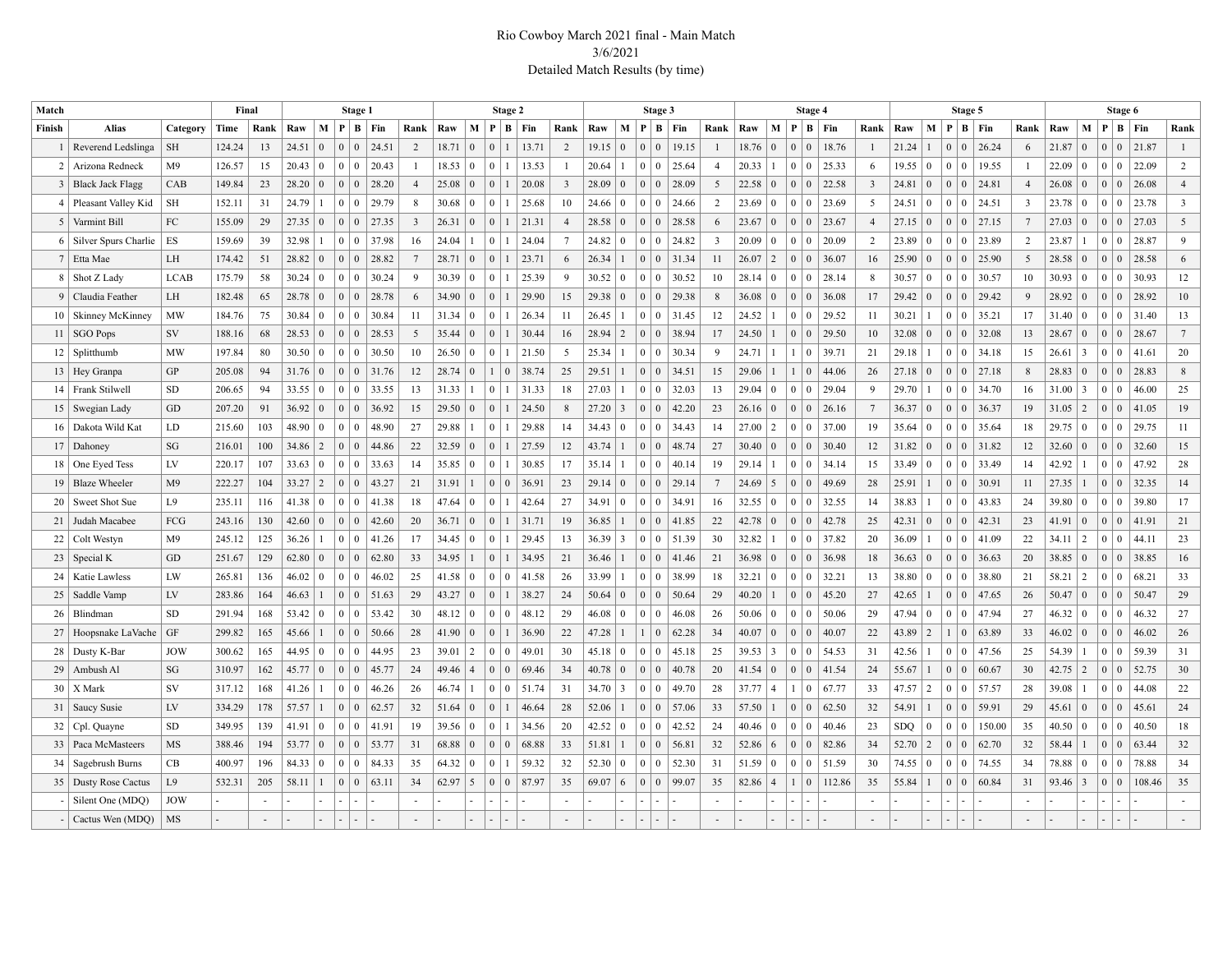## Rio Cowboy March 2021 final - Main Match 3/6/2021 Match Results (category by time)

## 49'er (49+)

| <b>Match</b> |                      |                | Final       |      |       | <b>Stage 1</b> |       | <b>Stage 2</b> |       | Stage 3 | Stage 4 |      | Stage 5 |                     | Stage 6 |             |
|--------------|----------------------|----------------|-------------|------|-------|----------------|-------|----------------|-------|---------|---------|------|---------|---------------------|---------|-------------|
| Finish       | <b>Alias</b>         | Category       | <b>Time</b> | Rank | Fin   | Rank           | Fin   | Rank           | Fin   | Rank    | Fin     | Rank | Fin     | Rank                | Fin     | Rank        |
|              | Arizona Redneck      | M <sub>9</sub> | 126.57      |      | 20.43 |                | 13.53 |                | 25.64 |         | 25.33   |      | 19.55   |                     | 22.09   | $\sim$<br>∠ |
|              | <b>Blaze Wheeler</b> | M <sub>9</sub> | 222.27      | 104  | 43.27 | 21             | 36.91 | 2 <sup>2</sup> | 29.14 |         | 49.69   | 28   | 30.91   |                     | 32.35   | 14          |
|              | Colt Westyn          | M <sub>9</sub> | 245.12      | 125  | 41.26 | $\mathbf{r}$   | 29.45 | 13             | 51.39 | 30      | 37.82   | 20   | 41.09   | $\mathcal{D}$<br>∠∠ | 44.11   | 23          |

## Cattle Baron (75+)

| Match  |                         |                 | <b>Final</b> |           |       | <b>Stage 1</b> |       | <b>Stage 2</b> |       | Stage 3 | Stage 4               |      | Stage 5 |      | Stage 6 |      |
|--------|-------------------------|-----------------|--------------|-----------|-------|----------------|-------|----------------|-------|---------|-----------------------|------|---------|------|---------|------|
| Finish | Alias                   | <b>Category</b> | Time         | Rank      | Fin   | Rank           | Fin   | Rank           | Fin   | Rank    | Fin                   | Rank | Fin     | Rank | Fin     | Rank |
|        | <b>Black Jack Flagg</b> | CAB             | 149.84       | າາ<br>ر ب | 28.20 |                | 20.08 |                | 28.09 |         | 58<br>$\sim$<br>22.00 |      | 24.81   |      | 26.08   |      |

## Cowboy (any age)

| <b>Match</b> |                 |          | <b>Final</b> |      |       | <b>Stage 1</b> | Stage $\angle$ |      |       | Stage 3 | Stage 4    |      | Stage 5 |         | Stage 6 |      |
|--------------|-----------------|----------|--------------|------|-------|----------------|----------------|------|-------|---------|------------|------|---------|---------|---------|------|
| Finish       | <b>Alias</b>    | Category | Time         | Rank | Fin   | Rank           | Fin            | Rank | Fin   | Rank    | Fin        | Rank | Fin     | Rank    | Fin     | Rank |
|              | Sagebrush Burns | CB       | 400.97       | 196  | 84.33 | 35             | 59.32          | 32   | 52.30 | ◡       | 59<br>51.5 | 30   | 74.55   | 34<br>ັ | 78.88   | 34   |

## El Patron (80+)

| <b>Match</b> |              |                 | <b>Final</b> |      | <b>Stage 1</b> |                                    |       | Stage 2 |      | Stage 3 | Stage 4 |      | Stage 5 |      | Stage 6 |      |
|--------------|--------------|-----------------|--------------|------|----------------|------------------------------------|-------|---------|------|---------|---------|------|---------|------|---------|------|
| Finish       | <b>Alias</b> | <b>Lategory</b> | <b>Time</b>  | Rank | Fin            | Rank                               | Fin   | Rank    | Fin  | Rank    | Fin     | Rank | Fin     | Rank | Fin     | Rank |
|              | Hey Granpa   | <b>GP</b>       | 205.08       | 94   | .76<br>31      | $\sim$<br>$\overline{\phantom{0}}$ | 38.74 | 25      | 34.5 |         | 44.06   | 26   | 27.18   |      | 28.83   |      |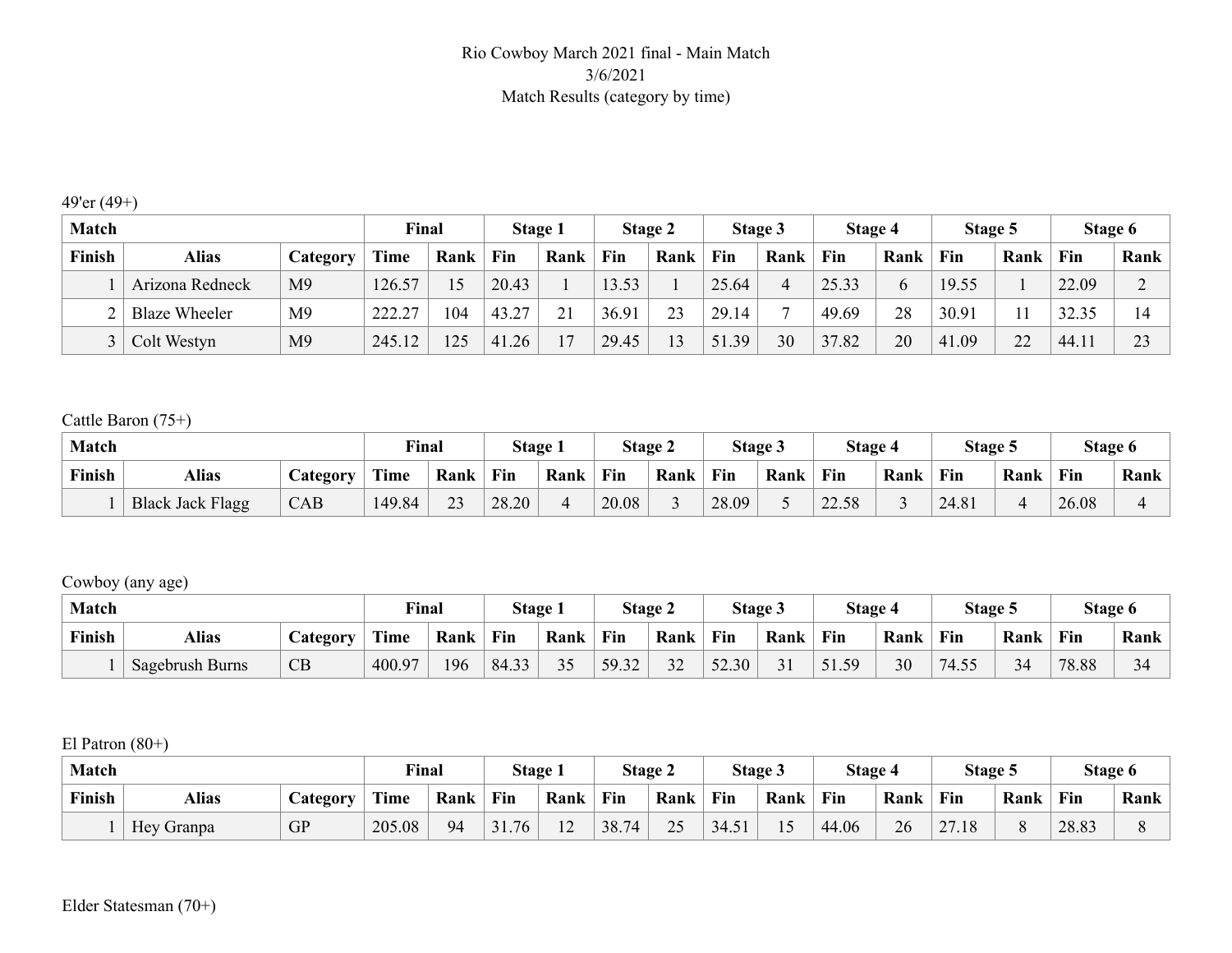| <b>Match</b> |                      |          | <b>Final</b> |      |       | <b>Stage 1</b> |       | Stage 2 |       | Stage 3 | <b>Stage 4</b> |                | Stage 5 |                | Stage 6 |      |
|--------------|----------------------|----------|--------------|------|-------|----------------|-------|---------|-------|---------|----------------|----------------|---------|----------------|---------|------|
| Finish       | <b>Alias</b>         | Category | Time         | Rank | Fin   | Rank           | Fin   | Rank    | Fin   | Rank    | Fin            | Rank           | Fin     | Rank           | Fin     | Rank |
|              | Silver Spurs Charlie | ES       | 159.69       | 39   | 37.98 | 16             | 24.04 |         | 24.82 |         | 20.09          | $\overline{ }$ | 23.89   | $\overline{ }$ | 28.87   |      |

Frontier Cartridge

| Match  |              |          | <b>Final</b> |      |                                  | <b>Stage 1</b> |       | Stage 2 |       | <b>Stage 3</b> | <b>Stage 4</b> |      | Stage 5               |      | Stage 6 |      |
|--------|--------------|----------|--------------|------|----------------------------------|----------------|-------|---------|-------|----------------|----------------|------|-----------------------|------|---------|------|
| Finish | <b>Alias</b> | Category | Time         | Rank | Fin                              | Rank           | Fin   | Rank    | Fin   | Rank           | Fin            | Rank | Fin                   | Rank | Fin     | Rank |
|        | Varmint Bill | FC       | 155.09       | 29   | 2735<br>$\angle$ $\angle$ $\cup$ |                | 21.31 | ∸       | 28.58 |                | 23.67          |      | $\mathcal{L}$<br>21.1 |      | 27.03   |      |

## Frontier Cartridge Gunfighter

| <b>Match</b> |               |                 | <b>Final</b> |      | Stage i |      |           | Stage 2 | <b>Stage 3</b> |             | <b>Stage 4</b> |                 | Stage 5 |               | Stage 6 |              |
|--------------|---------------|-----------------|--------------|------|---------|------|-----------|---------|----------------|-------------|----------------|-----------------|---------|---------------|---------|--------------|
| Finish       | <b>Alias</b>  | <i>Category</i> | <b>Time</b>  | Rank | Fin     | Rank | Fin       | Rank    | Fin            | Rank        | Fin            | Rank            | Fin     | Rank          | Fin     | Rank         |
|              | Judah Macabee | FCG             | 243.16       | 130  | 42.60   | 20   | 71<br>JI. | 19      | 41.85          | $\sim$<br>∼ | 42.78          | $\gamma$<br>ب ک | 42.31   | $\sim$<br>ر ب | 41.91   | $\sim$<br>∠. |

## Grand Dame (70+)

| <b>Match</b> |              |                 | Final  |      |       | Stage 1 |       | Stage 2  |       | Stage 3 | Stage 4 |      | Stage 5 |      | Stage 6 |      |
|--------------|--------------|-----------------|--------|------|-------|---------|-------|----------|-------|---------|---------|------|---------|------|---------|------|
| Finish       | <b>Alias</b> | <i>Category</i> | Time   | Rank | Fin   | Rank    | Fin   | Rank     | Fin   | Rank    | Fin     | Rank | Fin     | Rank | Fin     | Rank |
|              | Swegian Lady | GD              | 207.20 | 91   | 36.92 | 15      | 24.50 | $\Omega$ | 42.20 | 23      | 26.16   |      | 36.37   | 1 Q  | 41.05   | 19   |
| ∠            | Special K    | GD              | 251.67 | 129  | 62.80 | 33      | 34.95 | ້⊥       | 41.46 | 21<br>◢ | 36.98   |      | 36.63   | 20   | 38.85   | 16   |

## Gunfighter

| <b>Match</b> |                   |                 | <b>Final</b> |      | Stage 1 |      | Stage 2 |                    |       | <b>Stage 3</b> | <b>Stage 4</b> |                     | Stage: |                                | Stage 6 |      |
|--------------|-------------------|-----------------|--------------|------|---------|------|---------|--------------------|-------|----------------|----------------|---------------------|--------|--------------------------------|---------|------|
| Finish       | Alias             | <b>Category</b> | Time         | Rank | Fin     | Rank | Fin     | Rank               | Fin   | Rank           | Fin            | Rank                | Fin    | Rank                           | Fin     | Rank |
|              | Hoopsnake LaVache | <b>GF</b>       | 299.82       | 165  | 50.66   | 28   | 36.90   | $\mathbf{a}$<br>∠∠ | 62.28 | 34<br>J I      | 40.07          | $\mathcal{D}$<br>∠∠ | 63.89  | $\mathbf{\Omega}$<br>11<br>ر ر | 46.02   | 26   |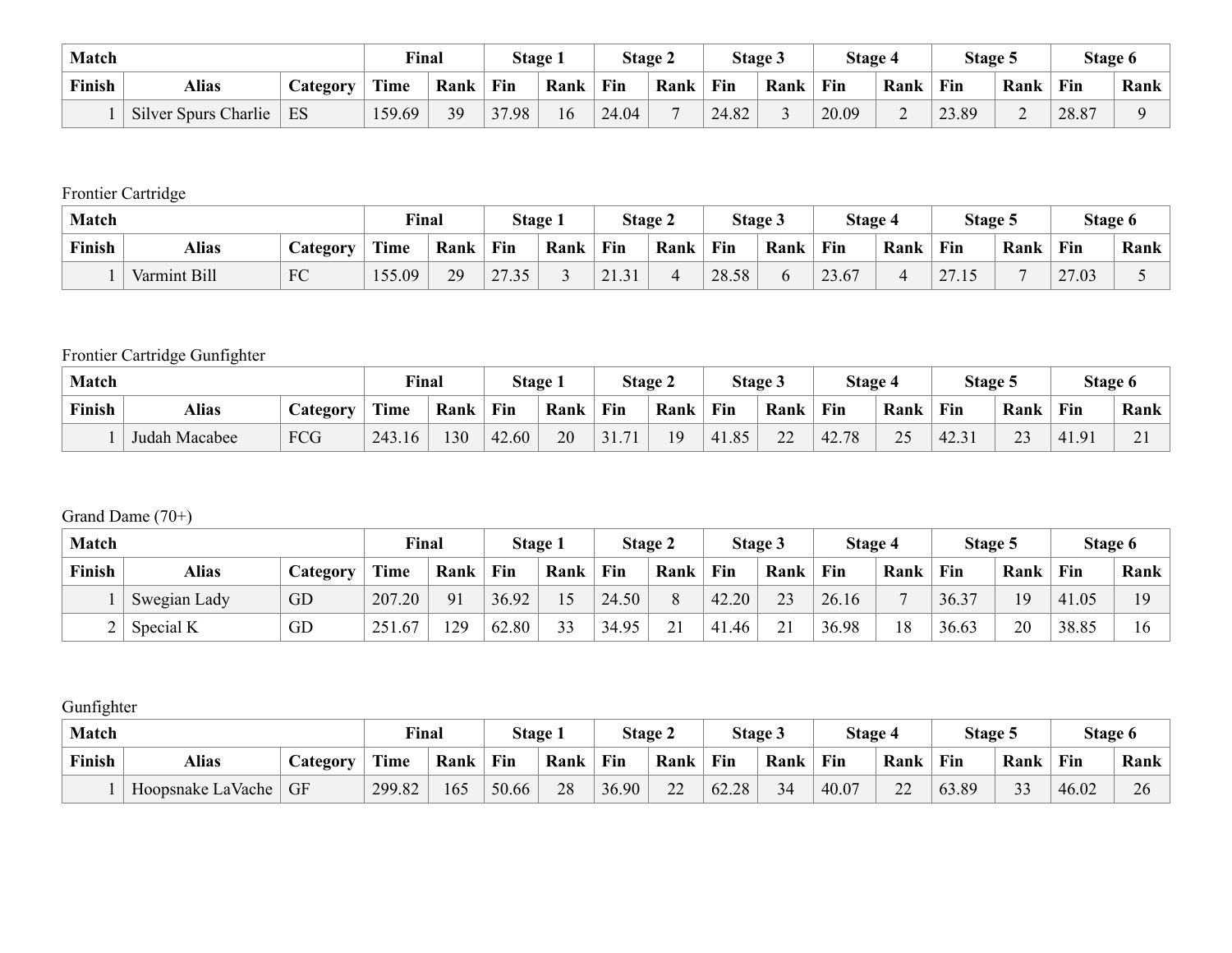Josie Wales

| <b>Match</b> |                  |                 | Final  |      |       | Stage 1                  |       | Stage 2                  |       | Stage 3 | Stage 4 |      | Stage 5 |          | Stage 6 |      |
|--------------|------------------|-----------------|--------|------|-------|--------------------------|-------|--------------------------|-------|---------|---------|------|---------|----------|---------|------|
| Finish       | <b>Alias</b>     | <b>Category</b> | Time   | Rank | Fin   | Rank                     | Fin   | Rank                     | Fin   | Rank    | Fin     | Rank | Fin     | Rank     | Fin     | Rank |
|              | Dusty K-Bar      | <b>JOW</b>      | 300.62 | 165  | 44.95 | 23                       | 49.01 | 30                       | 45.18 | 25      | 54.53   | 31   | 47.56   | $\gamma$ | 59.39   | 31   |
|              | Silent One (MDQ) | <b>JOW</b>      | $\sim$ | -    |       | $\overline{\phantom{0}}$ |       | $\overline{\phantom{0}}$ |       | -       | -       |      |         |          | -       |      |

Lady 49'er (49+)

| <b>Match</b> |                       |                | Final  |      |       | Stage 1 |       | Stage 2        |       | Stage 3       | Stage 4 |      | Stage 5 |        | Stage 6 |                |
|--------------|-----------------------|----------------|--------|------|-------|---------|-------|----------------|-------|---------------|---------|------|---------|--------|---------|----------------|
| Finish       | Alias                 | Category       | Time   | Rank | Fin   | Rank    | Fin   | Rank           | Fin   | Rank          | Fin     | Rank | Fin     | Rank   | Fin     | Rank           |
|              | <b>Sweet Shot Sue</b> | L <sub>9</sub> | 235.11 | 16   | 41.38 | 18      | 42.64 | 27<br><u>_</u> | 34.91 | 16            | 32.55   | 14   | 43.83   | 24     | 39.80   | 1 <sub>7</sub> |
|              | Dusty Rose Cactus     | L <sub>9</sub> | 532.31 | 205  | 63.11 | 34      | 87.97 | 25             | 99.07 | $\sim$ $\sim$ | 112.86  | 35   | 60.84   | $\sim$ | 108.46  | 25             |

Lady Cattle Baroness (75+)

| <b>Match</b> |             |                 | Final       |      | Stage 1 |      | Stage 2 |      |       | <b>Stage 3</b> | <b>Stage 4</b> |      | Stage 5 |      | Stage 6 |                          |
|--------------|-------------|-----------------|-------------|------|---------|------|---------|------|-------|----------------|----------------|------|---------|------|---------|--------------------------|
| Finish       | Alias       | <i>Category</i> | <b>Time</b> | Rank | Fin     | Rank | Fin     | Rank | Fin   | Rank           | Fin            | Rank | Fin     | Rank | Fin     | Rank                     |
|              | Shot Z Lady | <b>LCAB</b>     | 175.79      | 58   | 30.24   |      | 25.39   |      | 30.52 | 10             | 28.14          |      | 30.57   | 10   | 30.93   | $\sim$<br>$\overline{ }$ |

Lady Duelist

| <b>Match</b> |                 |                 | Final  |      | Stage      |        |       | Stage 2 |       | <b>Stage 3</b> | Stage 4 |      | Stage 5 |      | Stage 6 |      |
|--------------|-----------------|-----------------|--------|------|------------|--------|-------|---------|-------|----------------|---------|------|---------|------|---------|------|
| Finish       | <b>Alias</b>    | <b>Category</b> | Time   | Rank | <b>Fin</b> | Rank   | Fin   | Rank    | Fin   | Rank           | Fin     | Rank | Fin     | Rank | Fin     | Rank |
|              | Dakota Wild Kat | LD              | 215.60 | 103  | 48.90      | $\sim$ | 29.88 | 14      | 34.43 | $\Delta$       | 37.00   | 1 Q  | 35.64   | 18   | 29.75   |      |

Lady Shootist

| Match  |                 |          | <b>Final</b> |      | Stage 1 |      |            | <b>Stage 2</b> |       | Stage 3 | <b>Stage 4</b> |                | Stage 5 |      | Stage 6 |      |
|--------|-----------------|----------|--------------|------|---------|------|------------|----------------|-------|---------|----------------|----------------|---------|------|---------|------|
| Finish | <b>Alias</b>    | Category | <b>Time</b>  | Rank | Fin     | Rank | Fin        | Rank           | Fin   | Rank    | Fin            | Rank           | Fin     | Rank | Fin     | Rank |
|        | Etta Mae        | LH       | 174.42       |      | 28.82   |      | 23.7<br>71 |                | 31.34 |         | 36.07          | 16             | 25.90   |      | 28.58   |      |
|        | Claudia Feather | LH       | 182.48       | 65   | 28.78   |      | 29.90      |                | 29.38 |         | 36.08          | 1 <sub>7</sub> | 29.42   |      | 28.92   | 10   |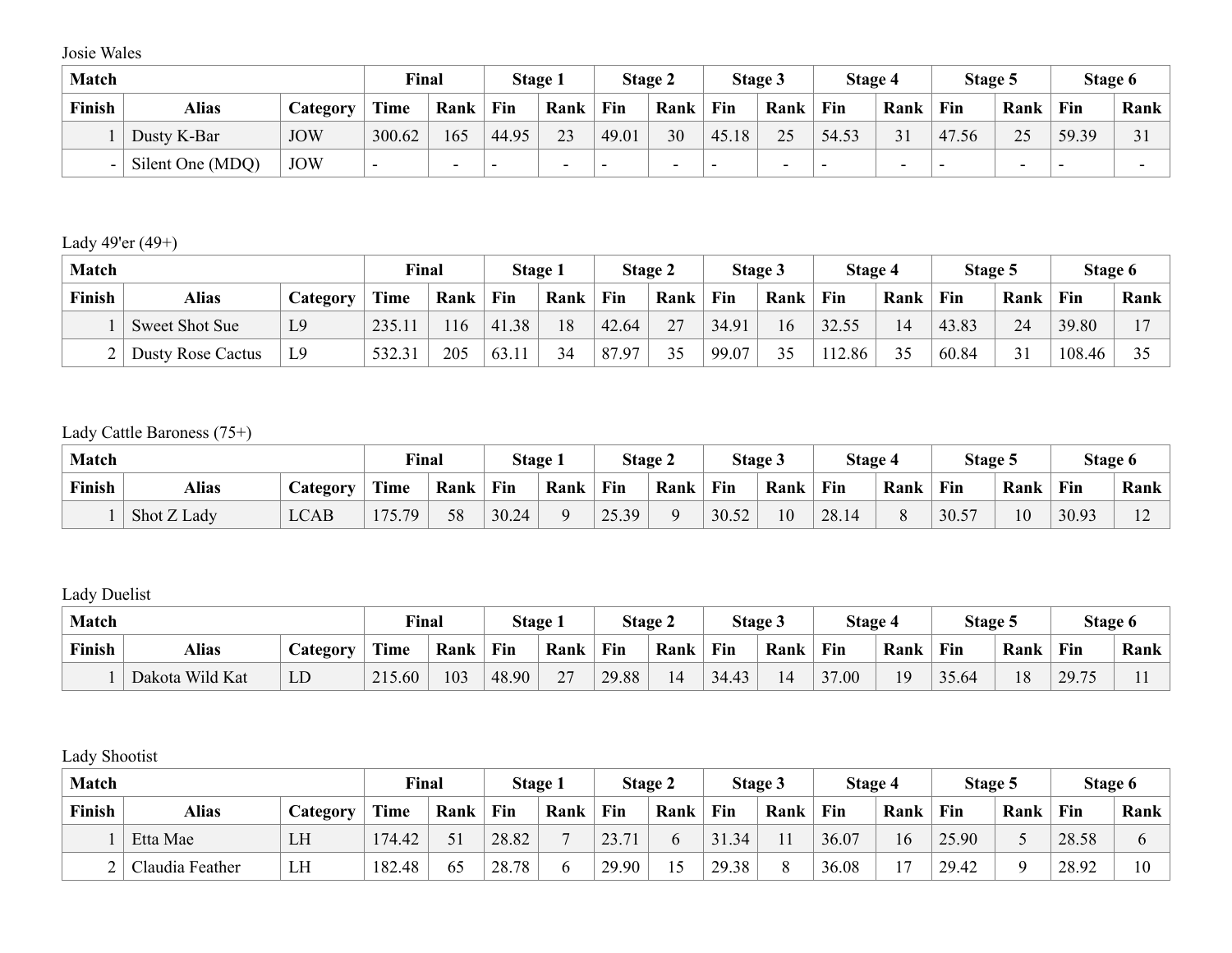Lady Silver Senior (65+)

| <b>Match</b> |               |                 | Final       |      |       | Stage 1 |       | Stage 2 |            | Stage 3 | Stage 4 |      | Stage 5 |      | Stage 6 |      |
|--------------|---------------|-----------------|-------------|------|-------|---------|-------|---------|------------|---------|---------|------|---------|------|---------|------|
| Finish       | <b>Alias</b>  | <i>Category</i> | <b>Time</b> | Rank | Fin   | Rank    | Fin   | Rank    | Fin        | Rank    | Fin     | Rank | Fin     | Rank | Fin     | Rank |
|              | One Eyed Tess | LV              | 220.17      | 107  | 33.63 | 14      | 30.85 |         | 40.14      | 19      | 34.14   |      | 33.49   | 14   | 47.92   | 28   |
|              | Saddle Vamp   | LV              | 283.86      | 164  | 51.63 | 29      | 38.27 | 24      | 50.64      | 29      | 45.20   | 27   | 47.65   | 26   | 50.47   | 29   |
|              | Saucy Susie   | LV              | 334.29      | 178  | 62.57 | 32      | 46.64 | 28      | 57<br>0.06 | 33      | 62.50   | 32   | 59.91   | 29   | 45.61   | 24   |

## Lady Wrangler (36+)

| <b>Match</b> |                          |    | Final       |      | Stage 1 |           | Stage 2 |      |       | <b>Stage 3</b> | <b>Stage 4</b> |               | Stage 5 |                  | Stage 6 |               |
|--------------|--------------------------|----|-------------|------|---------|-----------|---------|------|-------|----------------|----------------|---------------|---------|------------------|---------|---------------|
| Finish       | Alias<br><b>Category</b> |    | <b>Time</b> | Rank | Fin     | Rank      | Fin     | Rank | Fin   | Rank           | Fin            | Rank          | Fin     | Rank             | Fin     | Rank          |
|              | Katie Lawless            | LW | 265.81      | 136  | 46.02   | 25<br>ر ب | 41.58   | 26   | 38.99 | 10<br>10       | 22.21<br>32.21 | $\sim$<br>. . | 38.80   | $\bigcap$ 1<br>◢ | 68.21   | $\sim$<br>J J |

## Men Shootist

| <b>Match</b> |                     |                 | Final       |      |       | Stage 1 |             | Stage 2                  |       | Stage 3 | Stage 4 |      | Stage 5 |      | Stage 6 |      |
|--------------|---------------------|-----------------|-------------|------|-------|---------|-------------|--------------------------|-------|---------|---------|------|---------|------|---------|------|
| Finish       | <b>Alias</b>        | <b>Category</b> | <b>Time</b> | Rank | Fin   | Rank    | Fin         | Rank                     | Fin   | Rank    | Fin     | Rank | Fin     | Rank | Fin     | Rank |
|              | Reverend Ledslinga  | <b>SH</b>       | 124.24      |      | 24.51 | ∸       | 71<br>15.71 | $\overline{\phantom{0}}$ | 19.15 |         | 18.76   |      | 26.24   |      | 21.87   |      |
|              | Pleasant Valley Kid | <b>SH</b>       | 152.11      |      | 29.79 | O       | 25.68       | 10                       | 24.66 |         | 23.69   |      | 24.51   |      | 23.78   |      |

## Senior  $(60+)$

| <b>Match</b> |                  |           | Final  |                          | <b>Stage 1</b> |      |                          | Stage 2                  |       | Stage 3                  | Stage 4                  |                          | Stage 5                  |      | Stage 6 |           |
|--------------|------------------|-----------|--------|--------------------------|----------------|------|--------------------------|--------------------------|-------|--------------------------|--------------------------|--------------------------|--------------------------|------|---------|-----------|
| Finish       | <b>Alias</b>     | Category  | Time   | Rank                     | Fin            | Rank | Fin                      | Rank                     | Fin   | Rank                     | Fin                      | Rank                     | Fin                      | Rank | Fin     | Rank      |
|              | Paca McMasteers  | <b>MS</b> | 388.46 | 194                      | 53.77          | 31   | 68.88                    | 33                       | 56.81 | 32                       | 82.86                    | 34                       | 62.70                    | 32   | 63.44   | 32<br>ے ر |
|              | Cactus Wen (MDQ) | MS        |        | $\overline{\phantom{0}}$ |                | -    | $\overline{\phantom{0}}$ | $\overline{\phantom{0}}$ |       | $\overline{\phantom{0}}$ | $\overline{\phantom{0}}$ | $\overline{\phantom{0}}$ | $\overline{\phantom{0}}$ |      | -       |           |